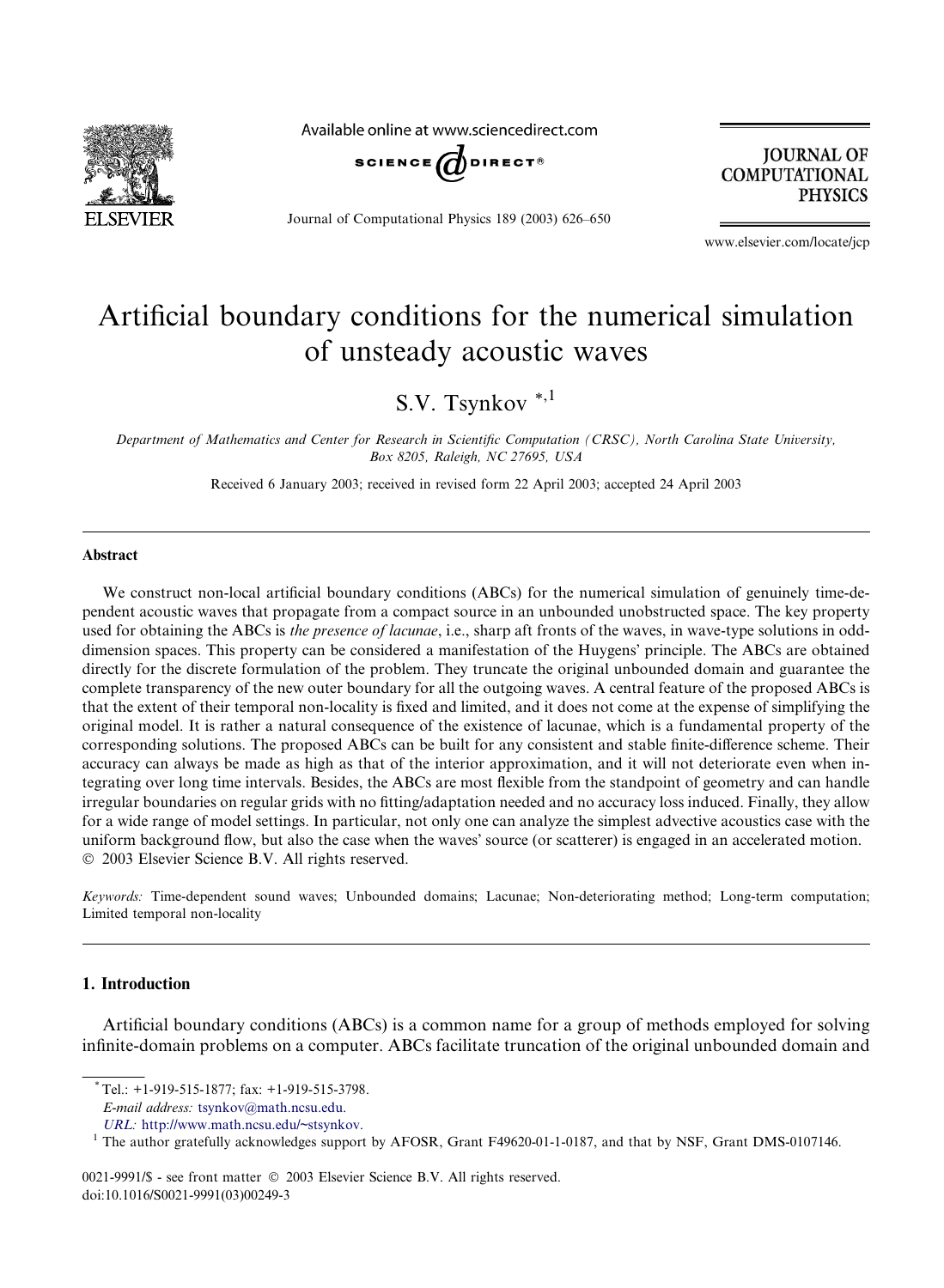provide the required closure for the resulting truncated formulation. The literature on the subject of ABCs is broad, and we refer the reader to the review papers [1–3].

Two opposite trends can be identified in building the ABCs. High accuracy requirements typically imply that the ABCs should be non-local. In particular, the exact ABCs are always non-local in multidimensional settings. For unsteady problems, this also means non-locality in time. Clearly, non-locality of the ABCs may result in high computational costs and elaborate implementation strategies. As such, local alternatives obtained either independently or as a approximations of non-local ABCs become viable. These ABCs are usually inexpensive and easy to implement, but may lack computational accuracy.

In the current paper we propose the ABCs for the numerical simulation of non-dispersive unsteady acoustic waves. We assume that there is a (complex) phenomenon/process confined to a bounded region that manifests itself by the radiation of acoustic waves in the far field. The waves subsequently propagate across the unbounded and unobstructed space, which is assumed isotropic and homogeneous. The proposed ABCs are non-local and guarantee that the accuracy of the boundary treatment can always be made at least as high as that of the interior discretization. However, the key feature of the proposed ABCs is that the extent of their temporal non-locality is limited, and does not increase as the time elapses. The bound on temporal non-locality comes as a consequence of the presence of lacunae, i.e., sharp aft fronts of the waves, in the solutions of the linearized Euler equations. In general, existence of the lacunae is a fundamental property of wave-type solutions in odd-dimension spaces. It is often referred to in connection with the Huygens' principle.

The ABCs are constructed by decomposing the original problem into the interior and auxiliary subproblems. The latter is linear and homogeneous throughout the entire space and is integrated with the help of lacunae. In so doing, the interior solution is used to generate sources for the auxiliary problem, and the auxiliary solution is used to provide the missing boundary data, i.e., the require closure, for the interior problem.

Several other non-local ABCs methodologies for unsteady waves have been recently advocated in the literature, most notably [4–10]; we also mention the survey paper [11] and the bibliography there. Compared to these techniques our approach has a number of distinctive characteristics. Its high accuracy and restricted temporal non-locality have already been mentioned. Besides, the proposed lacunae-based ABCs are obtained directly for the discrete formulation of the problem, and can supplement any consistent and stable finite-difference scheme. In other words, they bypass the common stages of first deriving and then approximating the continuous ABCs, see [2]. The lacunae-based ABCs are especially designed to withstand long-term numerical integration with no deterioration of accuracy. Moreover, neither they are restricted to any particular shape of artificial boundary nor require grid fitting. They also enable analysis of a variety of problem formulations, e.g., the case of sound sources moving with acceleration, which is equivalent to advective acoustics with unsteady background flow. We note that the source motion does not have to be considered relative to an ambient medium only. Via the appropriate Galileo transform it can be considered relative to a given mean flow as well.

The ABCs that we derive in the current paper for acoustics generalize and further extend our previous work [12,13], in which a similar methodology was introduced for the scalar wave equation. The current approach also fits into the general theoretical framework of [14].

## 2. Lacunae of the wave equation

Consider a three-dimensional wave equation,  $\mathbf{x} = (x_1, x_2, x_3)$ :

$$
\frac{1}{c^2} \frac{\partial^2 \varphi}{\partial t^2} - \left( \frac{\partial^2 \varphi}{\partial x_1^2} + \frac{\partial^2 \varphi}{\partial x_2^2} + \frac{\partial^2 \varphi}{\partial x_3^2} \right) = f(\mathbf{x}, t), \quad t \ge 0,
$$
\n(1a)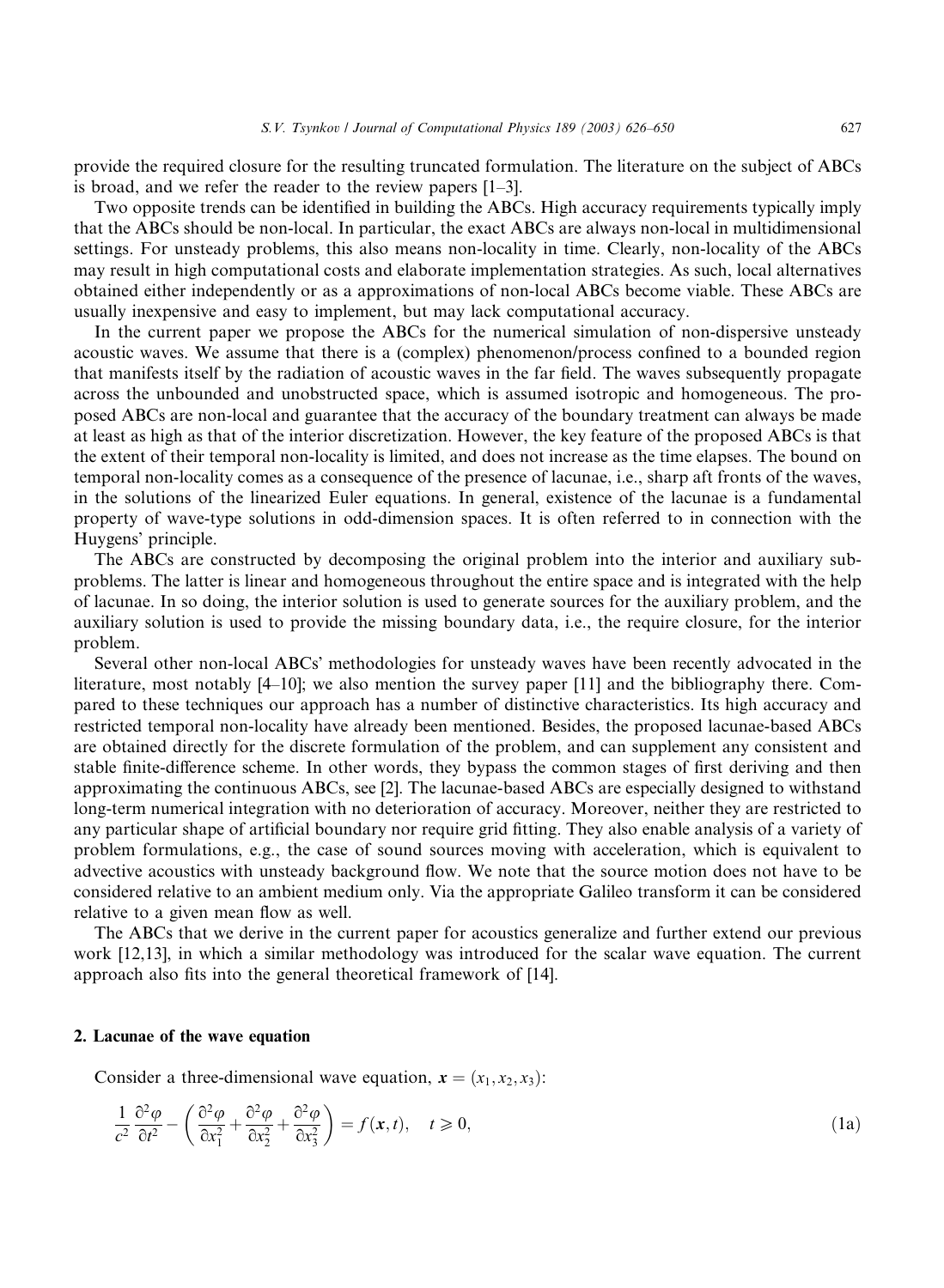628 S.V. Tsynkov / Journal of Computational Physics 189 (2003) 626–650

$$
\varphi|_{t=0} = \frac{\partial \varphi}{\partial t}\bigg|_{t=0} = 0,\tag{1b}
$$

with homogeneous initial conditions. For every  $(x, t)$ , the solution  $\varphi = \varphi(x, t)$  of problem (1a), (1b) is given by the Kirchhoff integral (see, e.g. [15])

$$
\varphi(\mathbf{x},t) = \frac{1}{4\pi} \int \int \int \int \frac{f(\xi, t - \varrho/c)}{\varrho} d\xi,
$$
\n(2)

where  $\xi = (\xi_1, \xi_2, \xi_3), \varrho = |\mathbf{x} - \xi| =$  $\sqrt{(x_1 - \xi_1)^2 + (x_2 - \xi_2)^2 + (x_3 - \xi_3)^2}$ , and  $d\xi = d\xi_1 d\xi_2 d\xi_3$ . If we assume that the right-hand side (RHS)  $f(x, t)$  of Eq. (1a) is compactly supported in space-time on the domain  $Q \subset \mathbb{R}^3 \times [0, +\infty)$ , then formula (2) immediately implies that

$$
\varphi(\mathbf{x},t) \equiv 0 \quad \text{for } (\mathbf{x},t) \in \bigcap_{(\xi,\tau)\in\mathcal{Q}} \{(\mathbf{x},t) \,|\, |\mathbf{x}-\xi| < c(t-\tau), t > \tau\}. \tag{3}
$$

The region of space-time defined by formula (3) is called lacuna of the solution  $\varphi = \varphi(x, t)$ . This region is obtained as the intersection of all characteristic cones of Eq. (1a) once the vertex of the cone sweeps the support of the RHS: supp  $f \subseteq O$ . From the standpoint of physics, lacuna corresponds to that part of spacetime, on which the waves generated by the sources  $f(x, t)$ , supp $f \subseteq Q$ , have already passed, and the solution has become zero again. The phenomenon of lacunae is inherently three-dimensional. The surface of the lacuna represents the trajectory of aft (trailing) fronts of the waves. The existence of aft fronts in odddimension spaces is known as the Huygens' principle, as opposed to the so-called wave diffusion which takes place in even-dimension spaces, see, e.g. [15]. Let us also note that the aft fronts and the lacunae would still be present in the solution of the wave equation (1a) if the homogeneous initial conditions (1b) were replaced by some inhomogeneous initial conditions with compact support.

The notion of lacunae (or lacunas) was first introduced and studied by Petrowsky in [16] (see also an account in [17, Chapter VI]) for a variety of hyperbolic equations and systems; and general characterization of their coefficients was provided that would guarantee existence of the lacunae. However, since work [16] no constructive examples of either equations or systems have been obtained for which lacunae would be present in the solutions, besides the actual wave equation (1a), as well as those equations that either reduce to or are derived from, the wave equation.

#### 3. The acoustics system of equations

The acoustics (linearized Euler's) system in its simplest form governs the propagation of sound in an ambient compressible fluid [18, Chapter VIII]

$$
\frac{1}{c^2} \frac{\partial p}{\partial t} + \rho_0 \nabla \cdot \mathbf{u} = \rho_0 q_{\text{vol}},
$$
  
\n
$$
\rho_0 \frac{\partial \mathbf{u}}{\partial t} + \nabla p = \mathbf{b}_{\text{vol}}.
$$
\n(4)

In (4), c is the speed of sound, and the variables  $u = u(x, t)$  and  $p = p(x, t)$  represent small perturbations of the velocity and pressure, respectively. Adiabatic law  $p = c^2 \rho$  has been applied that relates p to the density perturbation  $\rho$ . The quantity  $\rho_0$  is the constant background density. The source term  $q_{\text{vol}} = q_{\text{vol}}(x, t)$  that alters the balance of mass in the system is known as volume velocity per unit volume, and the source term **<sub>vol</sub> =**  $**b**$ **<sub>vol</sub>** $(x, t)$  **that alters the balance of momentum is known as force per unit volume (see, e.g. [19]).**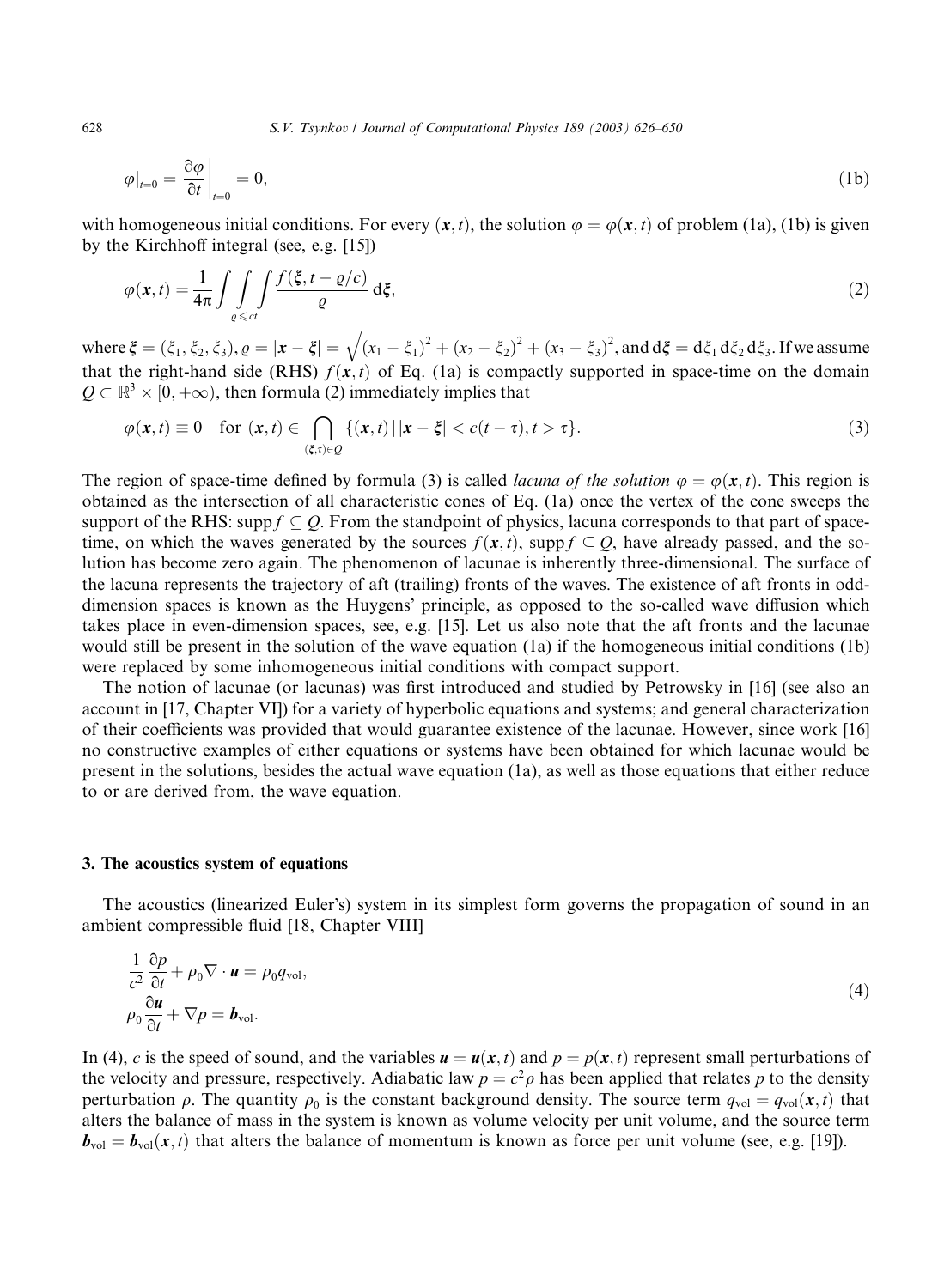**Proposition 1.** Assume that the initial velocity field is conservative:  $u(x, 0) = \nabla \varphi_0(x)$ . Then, the velocity potential exists in the solutions of system (4) for all  $t \ge 0$  if and only if the forcing  $b_{\text{vol}}$  is also conservative:  $\mathbf{b}_{\text{vol}}(\mathbf{x}, t) = \nabla \psi(\mathbf{x}, t)$ . In this case, the potential satisfies the wave equation.

Proof. Let us assume that the force field is conservative, and integrate the second equation of system (4) with respect to time starting from  $t = 0$ :

$$
\rho_0 \mathbf{u}(\mathbf{x}, t) = \rho_0 \mathbf{u}(\mathbf{x}, 0) - \int_0^t \nabla p(\mathbf{x}, \tau) d\tau + \int_0^t \mathbf{b}_{\text{vol}}(\mathbf{x}, \tau) d\tau \n= \rho_0 \nabla \varphi_0(\mathbf{x}) - \int_0^t \nabla p(\mathbf{x}, \tau) d\tau + \int_0^t \nabla \psi(\mathbf{x}, \tau) d\tau \n= \nabla \left[ \rho_0 \varphi_0(\mathbf{x}) - \int_0^t p(\mathbf{x}, \tau) d\tau + \int_0^t \psi(\mathbf{x}, \tau) d\tau \right] \stackrel{\text{def}}{=} \rho_0 \nabla \varphi(\mathbf{x}, t).
$$
\n(5)

Therefore, we obtain

$$
\mathbf{u}(\mathbf{x},t) = \nabla \varphi(\mathbf{x},t), \quad \rho_0 \frac{\partial \varphi(\mathbf{x},t)}{\partial t} = -p(\mathbf{x},t) + \psi(\mathbf{x},t), \tag{6}
$$

and by differentiating the second relation in (6) w.r.t. time and subsequently substituting it into the first equation of system (4), we conclude that the potential  $\varphi = \varphi(x, t)$  defined by (5) will satisfy the wave equation (1a) with the RHS given by

$$
f(\mathbf{x},t) = -q_{\text{vol}}(\mathbf{x},t) + \frac{1}{\rho_0 c^2} \frac{\partial \psi(\mathbf{x},t)}{\partial t}.
$$

Conversely, let us assume that the velocity field is conservative:  $u(x,t) = \nabla \varphi(x,t)$ . Then, the momentum equation in system (4) can be recast as follows:

$$
\nabla \bigg[\rho_0 \frac{\partial \varphi}{\partial t} + p\bigg] = \boldsymbol{b}_{\text{vol}},
$$

which means that the forcing must be conservative:  $\mathbf{b}_{vol}(x, t) = \nabla \psi(x, t)$ .  $\Box$ 

Proposition 1 also implies that if  $b_{vol}(x, t) \equiv 0$  then the potential always exists. In this case, the second equality of (6) reduces to the conventional relation between the potential and pressure:  $\rho_0(\partial \varphi/\partial t)=-p$ , see [18, Chapter VIII].

Applying the gradient operator to the wave equation for the potential, we conclude that the velocity vector also satisfies the wave equation

$$
\frac{1}{c^2} \frac{\partial^2 \boldsymbol{u}}{\partial t^2} - \Delta \boldsymbol{u} = -\nabla q_{\text{vol}} + \frac{1}{\rho_0 c^2} \frac{\partial \boldsymbol{b}_{\text{vol}}}{\partial t}.
$$
\n(7)

Next, by differentiating the first equation of (4) with respect to time, taking the divergence of the second equation of (4), and substituting the result into the first one, we arrive at the wave equation for  $p$ :

$$
\frac{1}{c^2} \frac{\partial^2 p}{\partial t^2} - \Delta p = -\nabla \cdot \boldsymbol{b}_{\text{vol}} + \rho_0 \frac{\partial q_{\text{vol}}}{\partial t}.
$$
\n(8)

The key consideration of interest is that if the RHSs of system (4) are compactly supported in space and time on some domain  $Q \subset \mathbb{R}^3 \times [0, +\infty)$ , then the RHSs of both Eqs. (7) and (8) will also be compactly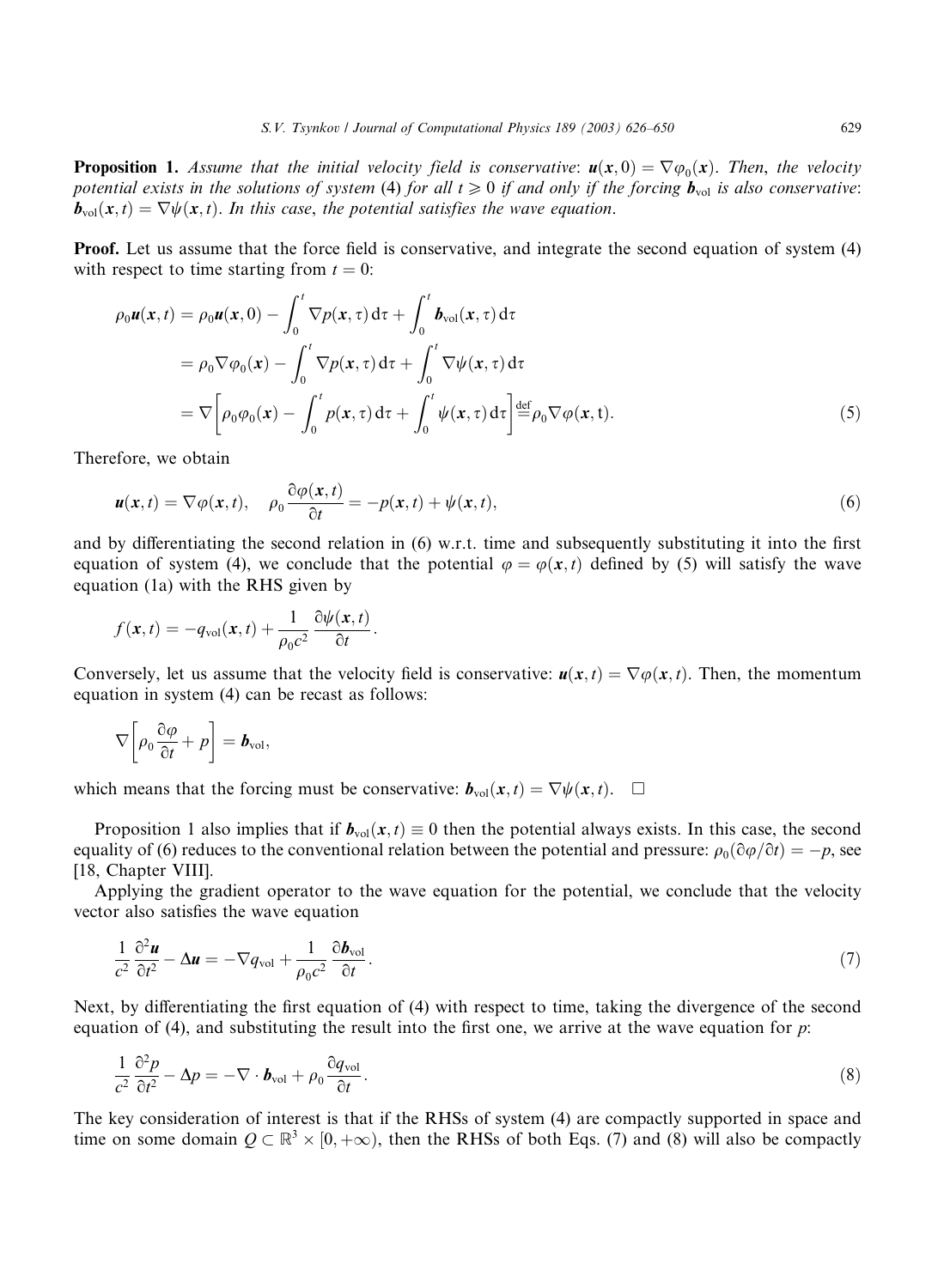supported on the same domain O. Consequently, solutions of Eqs. (7) and (8) will have lacunae of the same shape as prescribed by formula (3). Thus, we have arrived at the following:

**Proposition 2.** Let the RHSs of system (4) be compactly supported in space and time: supp $q_{vol}(x, t) \subseteq Q$  and supp  $\mathbf{b}_{\text{vol}}(x,t) \subseteq Q$ , where  $Q \subset \mathbb{R}^3 \times [0,+\infty)$ . Let also  $\mathbf{u}(x,t) = \nabla \varphi(x,t)$ . Then, solutions of the acoustics system (4) with homogeneous initial conditions will have lacunae of the same geometry as provided by formula (3).

In other words, we have shown that existence of the velocity potential is sufficient for the acoustics system (4) to have lacunae in its solutions; and that the geometry of the lacunae is determined by that of the support of the RHSs, as in the case of the wave equation. We do not know whether this condition is also necessary for having the lacunae. However, in the view of the comment provided in the end of Section 2, we will hereafter be using the foregoing sufficient condition as the only reliable indication of the presence of lacunae in the solutions of system (4).

The group of numerical algorithms for acoustics that we describe hereafter will be essentially based on the presence of lacunae. However, the Kirchhoff formula (2) will never be used as an actual part of the algorithm construction, it will only be needed at the theoretical stage, for determining the shape of the lacunae that will later be incorporated into a purely finite-difference context. Previously, the idea of using the Huygens' principle for constructing the ABCs was promoted by Ting and Miksis [20] and Givoli and Cohen [21]. Both papers, however, have suggested to use numerical quadratures to approximate the integral (2), and then couple it with the interior solution. Moreover, the approach of [20] has never been actually implemented in a practical computational setting, whereas the approach of [21] required artificial dissipation to be added to the scheme to fix the arising instabilities.

#### 4. Lacunae-based integration of the acoustics system

We will be looking for an irrotational solution of system (4) on a bounded domain  $S = S(t) \subset \mathbb{R}^3$ . We assume that this is a domain of fixed shape that has a finite diameter d for all  $t \ge 0$ . We also assume that  $\forall t \geq 0$  :  $\{\text{supp}\, q_{\text{vol}}(\bm{x},t) \cap \mathbb{R}^3\} \subseteq S(t)$  &  $\{\text{supp}\, \bm{b}_{\text{vol}}(\bm{x},t) \cap \mathbb{R}^3\} \subseteq S(t)$ . In other words, we want to compute the acoustic field on a given domain that also contains all the field sources. While always remaining finite in size, this domain  $S(t)$  is allowed to move across the space  $\mathbb{R}^3$  according to a general law

$$
\boldsymbol{u}_0 = \boldsymbol{u}_0(t), \quad \boldsymbol{x}_0 = \boldsymbol{x}_0(t) = \int_0^t \boldsymbol{u}_0(\tau) d\tau,
$$
\n(9)

where  $u_0$  and  $x_0$  are the velocity vector and coordinates of a given point inside  $S(t)$ , respectively. The only limitation that we impose is that motion (9) be subsonic:  $\max_t |u_0(t)| = k < c$ . Let now  $\tilde{q}_{vol}$  and  $\tilde{b}_{vol}$  be some stationary acoustic sources (RHSs to system  $(4)$ ), i.e., compactly supported functions of x on the fixed domain  $S(0)$  for all  $t \geq 0$ :  $\{\text{supp}\,\tilde{\bm{q}}_{\text{vol}}(\bm{x},t) \cap \mathbb{R}^3\} \subseteq S(0)$  &  $\{\text{supp}\,\tilde{\bm{b}}_{\text{vol}}(\bm{x},t) \cap \mathbb{R}^3\} \subseteq S(0)$ . Then, we can incorporate the translational motion (9) into the acoustics system (4) as follows, see [12]:

$$
\frac{1}{c^2} \frac{\partial p(\mathbf{x},t)}{\partial t} + \rho_0 \nabla \cdot \mathbf{u}(\mathbf{x},t) = \rho_0 \tilde{\mathbf{q}}_{\text{vol}}(\mathbf{x} - \mathbf{x}_0(t),t) \equiv \rho_0 q_{\text{vol}}(\mathbf{x},t),
$$
  
\n
$$
\rho_0 \frac{\partial \mathbf{u}(\mathbf{x},t)}{\partial t} + \nabla p(\mathbf{x},t) = \tilde{\mathbf{b}}_{\text{vol}}(\mathbf{x} - \mathbf{x}_0(t),t) \equiv \mathbf{b}_{\text{vol}}(\mathbf{x},t).
$$
\n(10)

With no loss of generality, the initial conditions for integrating system (10) will always be assumed homogeneous. It is easy to see from (10) that the time-dependent nature of the acoustic field is caused by the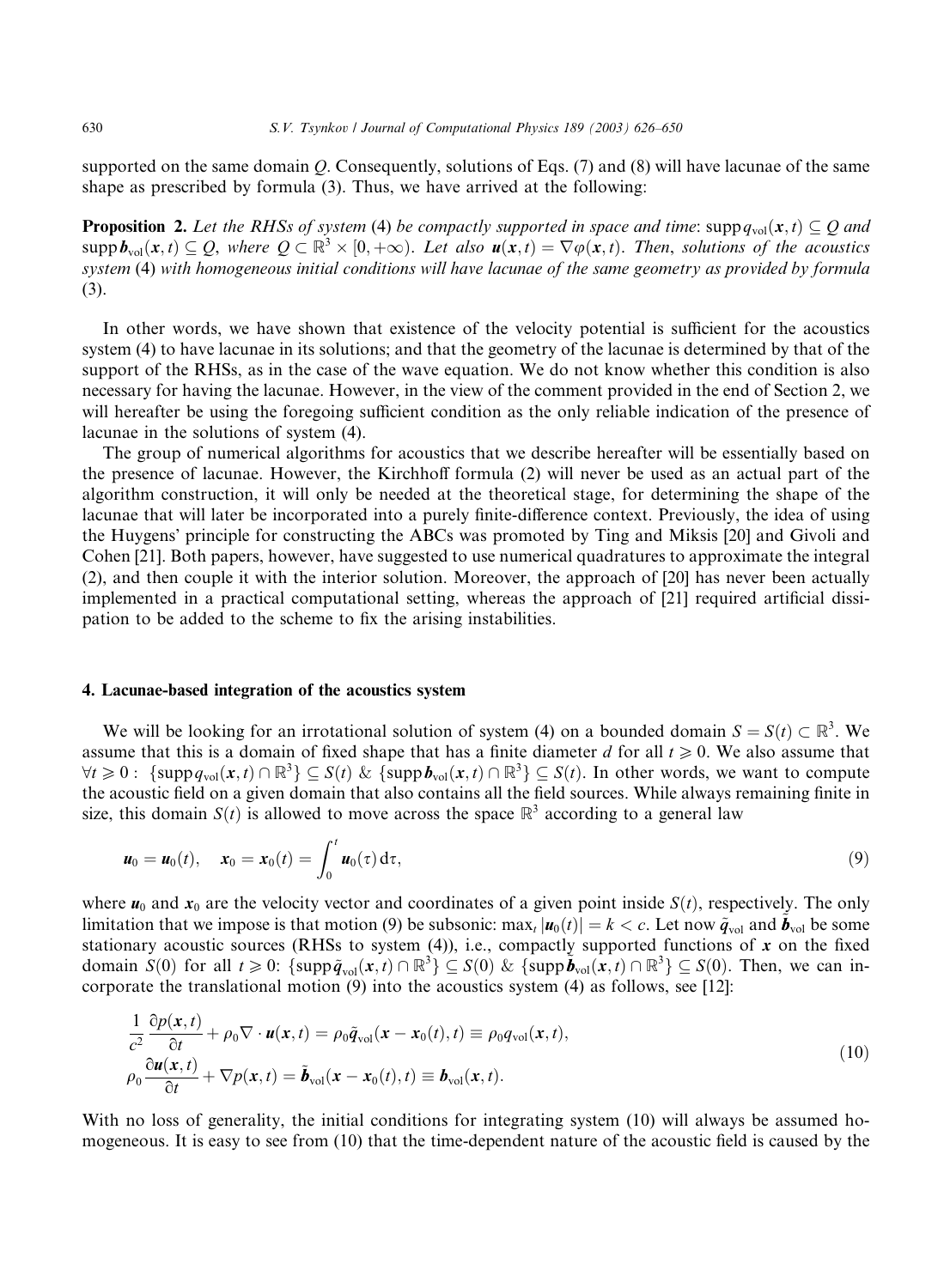motion of the sound sources, on which the genuine unsteadiness of the sound generating mechanisms may be "superimposed." The domain of integration  $S(t)$  has a fixed size/shape and traces the motion of the sources. As shown in [12, Appendix] using the Galileo transform, system (10) is equivalent to advective acoustics with stationary sources and unsteady background flow  $-\mathbf{u}_0 = -\mathbf{u}_0(t)$ .

Let us emphasize that the setup we have introduced is quite general and also includes the case of the waves' sources that move relative to a given mean flow (rather than relative to the ambient fluid only). Indeed, a similar argument based on the Galileo transform would imply that having the mean flow  $v_0$  and the source motion  $u_0$  on top of it is equivalent to either stationary sources in the mean flow  $v_0 - u_0$  or alternatively, sources that move with the velocity  $-v_0 + u_0$  through the ambient medium. The latter setup is obviously the same as (9), as long as the condition max<sub>t</sub>  $| - \mathbf{v}_0(t) + \mathbf{u}_0(t) | = k < c$  is met.

The case of primary interest for our analysis will be that of continuously operating sources in (10),  $t \in [0, +\infty)$ . Let us, however, assume for the time being that not only the RHSs in system (10) are compactly supported in space, but also that their "lifespan" in time is finite:  $\text{supp } q_{\text{vol}}(x, t) \in Q$  and  $\text{supp } b_{\text{vol}}(x, t) \in Q$ , where  $\mathbb{R}^3 \times [0, +\infty) \ni Q = \{(x, t) | x \in S(t), t_0 \leq t \leq t_1\}$ . Then, Proposition 2 implies that no later than

$$
t = t_2 \equiv t_0 + \frac{d + (t_1 - t_0)(c + k)}{c - k} \equiv t_0 + T_{\text{int}}
$$
\n(11)

all of the domain  $S(t)$  will fall into the lacuna defined by formula (3) (see [12,13] for a more detailed argument), and will remain inside the lacuna continuously thereafter, i.e., for all  $t \geq t_2$ . In other words, for the solution of system (10), we will have  $p(x, t) = 0$  and  $u(x, t) = 0$  when  $x \in S(t)$  and  $t \ge t_2$ , where  $t_2$  is defined by formula (11).

Next, we realize that during the time interval  $T_{int}$  no wave can travel in space further away than the distance  $cT_{\text{int}}$  from the boundary of the domain  $S(t_0)$ . This means that we will also have  $p(x, t) = 0$  and  $u(x, t) = 0$  for dist $(x, S(t_0)) > cT_{int}$  and  $t_0 \le t \le t_2$ . As such, instead of the free unobstructed space outside  $S(t)$  we may consider outer boundaries with arbitrary (reflecting) properties. As long as none of these boundaries is located closer than  $cT_{int}$  to  $S(t_0)$ , the solution of (10) inside  $S(t)$  is not going to feel their presence for  $t_0 \leq t \leq t_2$ .

In fact, the foregoing limitation for the location of outer boundaries can even be relaxed if instead of requiring that no wave may reach an outer boundary before  $t = t_2$  we introduce a weaker requirement that no reflected wave may reach  $S(t)$  before  $t = t_2$ . The latter consideration easily translates into the following estimate for the minimal distance between the domain  $S(t_0)$  and the allowed location of any reflecting boundary (see [12,13] for more detail)

$$
Z_{\min} = \frac{c+k}{2} T_{\text{int}}.\tag{12}
$$

We note that both estimates (11) and (12) are conservative in the sense that they do not take into account the direction of the motion. In case the motion of the sources is characterized by a specific or predominant direction, then the quantity  $Z_{\text{min}}$  can be further reduced in the orthogonal directions.

Altogether we conclude that the solution of system (10) driven by the sources compactly supported on the domain  $Q = \{ (x, t) | x \in S(t), t_0 \leq t \leq t_1 \}$  and subject to the homogeneous initial conditions, can be obtained on  $S(t)$  for all  $t \ge 0$  as follows. First, this solution is obviously equal to zero for  $0 \le t < t_0$ . Next, on the time interval  $t_0 \le t \le t_2$ , see formula (11), system (10) should be integrated on the auxiliary domain of size

$$
Z = d + 2Z_{\min} = d + (c + k)T_{\text{int}}
$$
\n(13)

centered around  $S(t_0)$ , which in any event is going to yield the correct solution inside  $S(t)$ . Finally, for all  $t \geq t_2$  the solution on  $S(t)$  will be equal to zero again because all the waves will have left the domain by  $t = t_2$  (lacuna).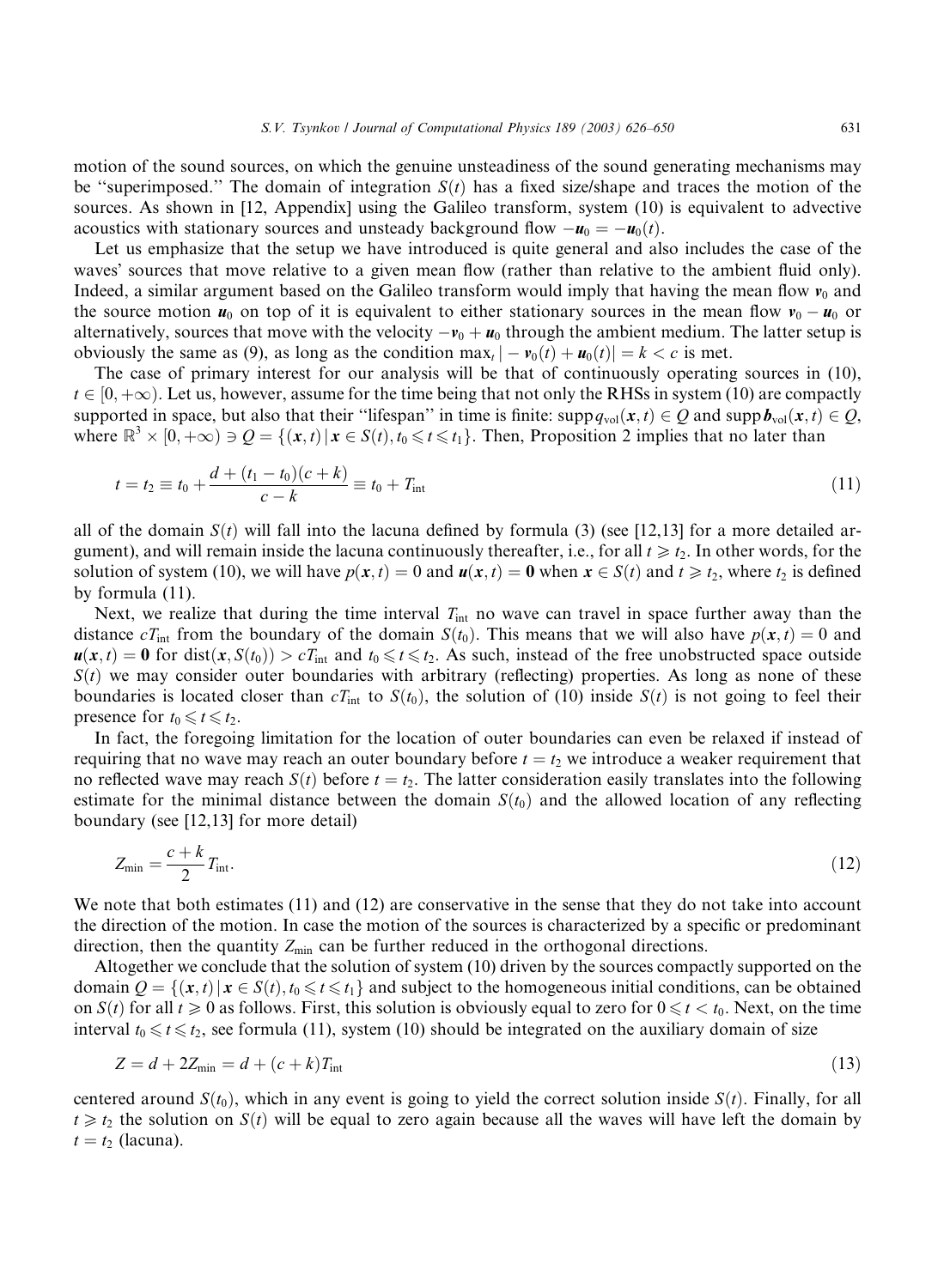Let us now address the case of continuously operating sources. For that purpose, we introduce a partition of unity on the semi-infinite interval  $t \ge 0$ :

$$
\forall t \geq 0: \quad \sum_{j=0}^{\infty} \Theta(t - \sigma T j) = 1,\tag{14}
$$

where  $T > 0$  and  $\frac{1}{2} \le \sigma < 1$  are two parameters, and  $\Theta = \Theta(t)$  is a smooth, even, "hat"-type function with  $\text{supp}\,\Theta(t) \subseteq [-T/2, T/2]$ :

$$
\Theta(t) = \begin{cases} 0, & t > \frac{T}{2}, \\ 1, & 0 \leq t \leq (\sigma - \frac{1}{2})T, \\ 1 - \Theta(\sigma T - t), & (\sigma - \frac{1}{2})T < t \leq \frac{T}{2}, \\ \Theta(-t), & t < 0. \end{cases}
$$
(15)

Then, we define compactly supported sources for  $j = 0, 1, 2, \ldots$ 

$$
q_{\text{vol}}^{(j)}(\mathbf{x},t) = q_{\text{vol}}(\mathbf{x},t)\Theta(t-\sigma Tj), \quad \text{supp } q_{\text{vol}}^{(j)}(\mathbf{x},t) \subseteq Q_j,
$$
  

$$
\boldsymbol{b}_{\text{vol}}^{(j)}(\mathbf{x},t) = \boldsymbol{b}_{\text{vol}}(\mathbf{x},t)\Theta(t-\sigma Tj), \quad \text{supp } \boldsymbol{b}_{\text{vol}}^{(j)}(\mathbf{x},t) \subseteq Q_j,
$$
 (16)

where according to (15)

$$
Q_j = \left\{ (\mathbf{x}, t) \middle| \mathbf{x} \in S(t), \left( \sigma j - \frac{1}{2} \right) T \leq t \leq \left( \sigma j + \frac{1}{2} \right) T \right\},\tag{17}
$$

and consider a collection of sub-problems driven by the RHSs (16)

$$
\frac{1}{c^2} \frac{\partial p^{(j)}}{\partial t} + \rho_0 \nabla \cdot \mathbf{u}^{(j)} = \rho_0 q_{\text{vol}}^{(j)}, \quad \rho_0 \frac{\partial \mathbf{u}^{(j)}}{\partial t} + \nabla p^{(j)} = \mathbf{b}_{\text{vol}}^{(j)},
$$
\n
$$
p^{(j)}(\mathbf{x}, t)|_{t=(\sigma j - \frac{1}{2})T} = 0, \quad \mathbf{u}^{(j)}(\mathbf{x}, t)|_{t=(\sigma j - \frac{1}{2})T} = 0.
$$
\n(18)

As formula (14) is a partition of unity, we have

$$
q_{\text{vol}}(\boldsymbol{x},t)=\sum_{j=0}^{\infty}q_{\text{vol}}^{(j)}(\boldsymbol{x},t) \text{ and } \boldsymbol{b}_{\text{vol}}(\boldsymbol{x},t)=\sum_{j=0}^{\infty}\boldsymbol{b}_{\text{vol}}^{(j)}(\boldsymbol{x},t),
$$

and because of the linear superposition, the solution  $p(x, t)$ ,  $u(x, t)$  of system (10) subject to the homogeneous initial conditions at  $t = 0$  can be expanded in terms of the solutions to systems (18)

$$
p(x,t) = \sum_{j=0}^{\infty} p^{(j)}(x,t) \text{ and } u(x,t) = \sum_{j=0}^{\infty} u^{(j)}(x,t).
$$
 (19)

The series (19) are formally infinite. However, for any  $t > 0$  and  $x \in S(t)$  each will, in fact, contain only a finite fixed number of nonzero terms. Indeed, due to the causality for a given  $t > 0$  and all  $(\sigma j - \frac{1}{2})T > t$ , i.e., all  $j > (\frac{t}{T} + \frac{1}{2})/\sigma$ , we will have  $p^{(j)}(x, t) = 0$  and  $u^{(j)}(x, t) = 0$  on the entire space  $\mathbb{R}^3$ . Moreover, multiplication by the function  $\Theta$ , see (16), that is only a function of time will not alter the conservative nature of **<sub>vol</sub>. Therefore, Proposition 2 will apply to the solution of every problem (18),**  $j = 0, 1, 2, \ldots$  **As such, if we** interpret the moment  $(\sigma j - \frac{1}{2})T$  of the inception of source j as  $t_0^{(j)}$ , and the moment  $(\sigma j + \frac{1}{2})T$  of its cessation as  $t_1^{(j)}$ , then according to formula (11)

$$
\forall t > \left(\sigma j - \frac{1}{2}\right)T + \frac{d + T(c + k)}{c - k} \equiv t_0^{(j)} + T_{\text{int}}: \ p^{(j)}(x, t) = 0 \text{ and } \mathbf{u}^{(j)}(x, t) = 0 \text{ for } x \in S(t), \tag{20}
$$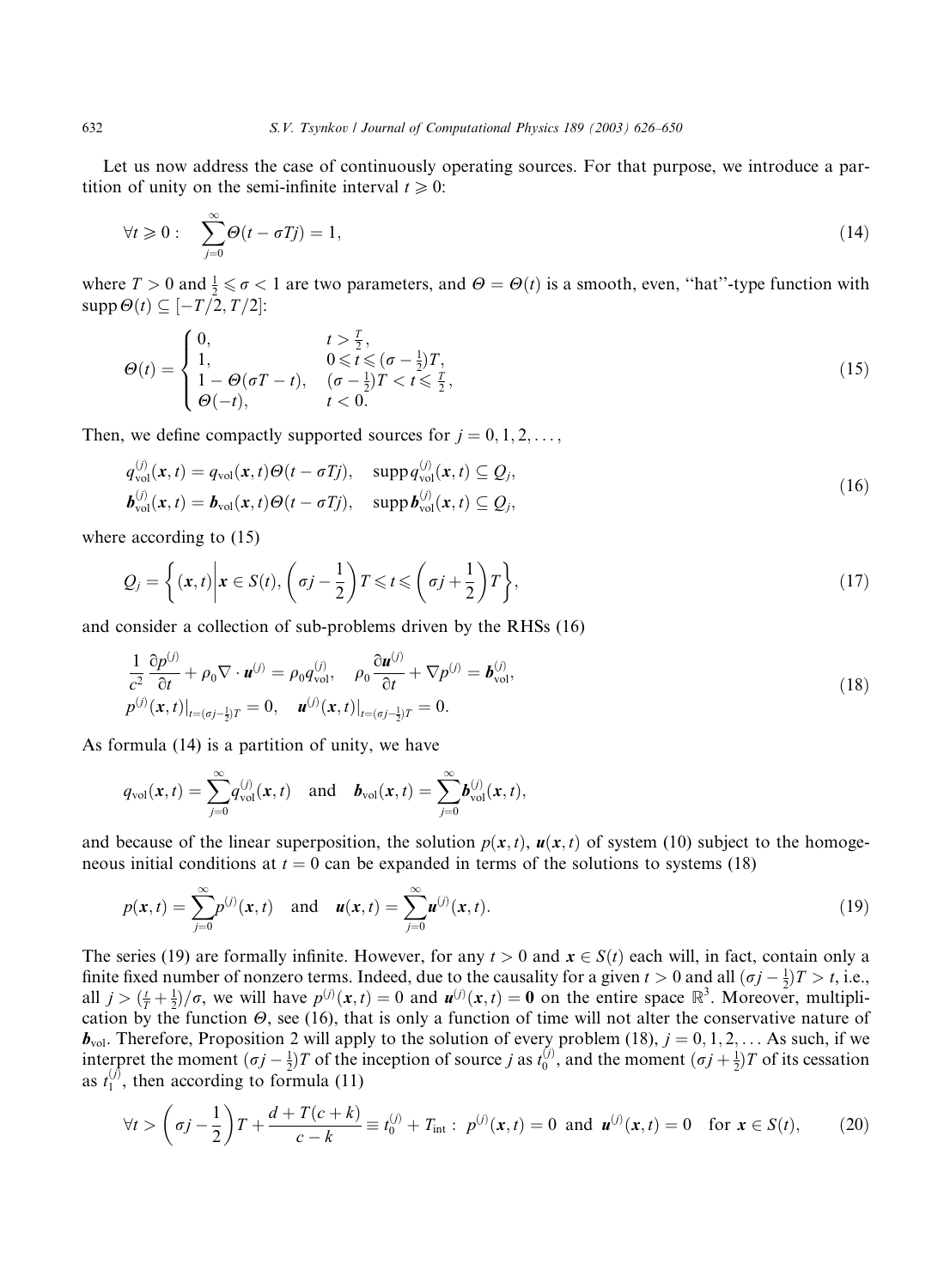i.e., the domain  $S(t)$  will be entirely inside the lacuna starting from  $t_2^{(j)} = t_0^{(j)} + T_{int}$ . Alternatively, this means that for any  $t > 0$  and all  $j < [(t - T_{int}/T) + (1/2)]/\sigma$ , where  $T_{int} = [\tilde{d} + T(c + k)]/(c - k)$  as in formula (20), the terms  $p^{(j)}(x,t)$  and  $u^{(j)}(x,t)$  in the series (19) will be equal to zero for  $x \in S(t)$ . Consequently, for all  $t > 0$  and  $x \in S(t)$  we can replace expansions (19) with

$$
p(x,t) = \sum_{j=m_1}^{m_2} p^{(j)}(x,t) \text{ and } \mathbf{u}(x,t) = \sum_{j=m_1}^{m_2} \mathbf{u}^{(j)}(x,t),
$$
\n(21)

where

$$
m_1 = \left[ \left( \frac{t - T_{\text{int}}}{T} + \frac{1}{2} \right) \middle/ \sigma \right], \quad m_2 = \left[ \left( \frac{t}{T} + \frac{1}{2} \right) \middle/ \sigma \right] + 1,
$$

and [:] denotes the integer part. This implies that for any  $t > 0$  and  $x \in S(t)$  the number of terms  $m = m_1 - m_1 + 1$  in the sum (21), and as such, the number of non-zero terms in the expansion (19), may not exceed  $[T_{int}/\sigma T]$  + 2. Most important, this number m does not increase as the time t elapses, because the interval  $T_{\text{int}}$  introduced in (20) depends only on the partition size T for the sources, the geometry, the propagation speed, and the maximum speed of motion.

Let us now assume that each problem  $(18)$  is integrated individually on an appropriate domain of size Z, see formula (13), by means of a consistent and stable finite-difference scheme. For every given j, system (18) only needs to be integrated from  $t_0^{(j)} = (\sigma j - \frac{1}{2})T$  till  $t_2^{(j)} = t_0^{(j)} + T_{int}$  because for all subsequent moments of time its solution on  $S(t)$  will be equal to zero. Consequently, the following convergence estimates will hold for  $t_0^{(j)} \leq t \leq t_2^{(j)}$  and  $\mathbf{x} \in S(t)$ :

$$
||p^{(j)}(x,t) - p_h^{(j)}(x,t)|| \le K_j h^{\alpha},
$$
  
\n
$$
||u^{(j)}(x,t) - u_h^{(j)}(x,t)|| \le K_j h^{\alpha},
$$
\n(22)

where  $\alpha$  is the order of convergence, h denotes the generic grid size, and the functions  $p_h^{(j)}(x, t)$  and  $u_h^{(j)}(x, t)$ denote the discrete solution of system (18) for a given j. The constant  $K_i$  on the right-hand side of each inequality (22) does not depend on h, but may depend on  $q_{\text{vol}}^{(j)}$  and  $\boldsymbol{b}_{\text{vol}}^{(j)}$ , as well as on  $T_{\text{int}}$ .

We emphasize that the quantity  $T_{\text{int}}$  does not depend on j. Moreover, it is natural to assume that the derivatives of the functions  $q_{vol}^{(j)}(x, t)$  and  $b_{vol}^{(j)}(x, t)$  are uniformly bounded with respect to j. In this case, there will be a *j*-independent constant  $K = K(q_{\text{vol}}, b_{\text{vol}}, T_{\text{int}})$  such that  $\forall j = 0, 1, 2, \ldots : K_j \leq K$ . Then, using representations (21) one can easily transform the individual convergence estimates (22) into the overall temporally uniform grid convergence estimate for p and **u** that would hold for  $t \ge 0$  and  $x \in S(t)$ :

$$
||p(\mathbf{x},t)-p_h(\mathbf{x},t)|| \leq mKh^{\alpha},
$$
  
\n
$$
||\mathbf{u}(\mathbf{x},t)-\mathbf{u}_h(\mathbf{x},t)|| \leq mKh^{\alpha}.
$$
\n(23)

In formulae (23),  $p_h(x,t) = \sum_{j=m_1}^{m_2} p_h^{(j)}(x,t)$  and  $u_h(x,t) = \sum_{j=m_1}^{m_2} u_h^{(j)}(x,t)$ . A detailed proof of this result for the wave equation can be found in [12].

In practical terms, the temporally uniform grid convergence guaranteed by estimates (23) means that accuracy of the numerical solution of system (10), if computed using lacunae, i.e., by solving a set of systems (18) and then employing representation (21), will not deteriorate even when system (10) is integrated over arbitrarily long time intervals. In other words, one should expect that there will be no long-time error buildup. This is, in fact, a key distinction between the foregoing lacunae-based algorithm and traditional time-marching techniques that may be applied to computing the unsteady acoustic fields.

Indeed, the phenomenon of error accumulation during long runs is well known in the context of building computational methods for time-dependent problems. This issue has been recognized in the literature as an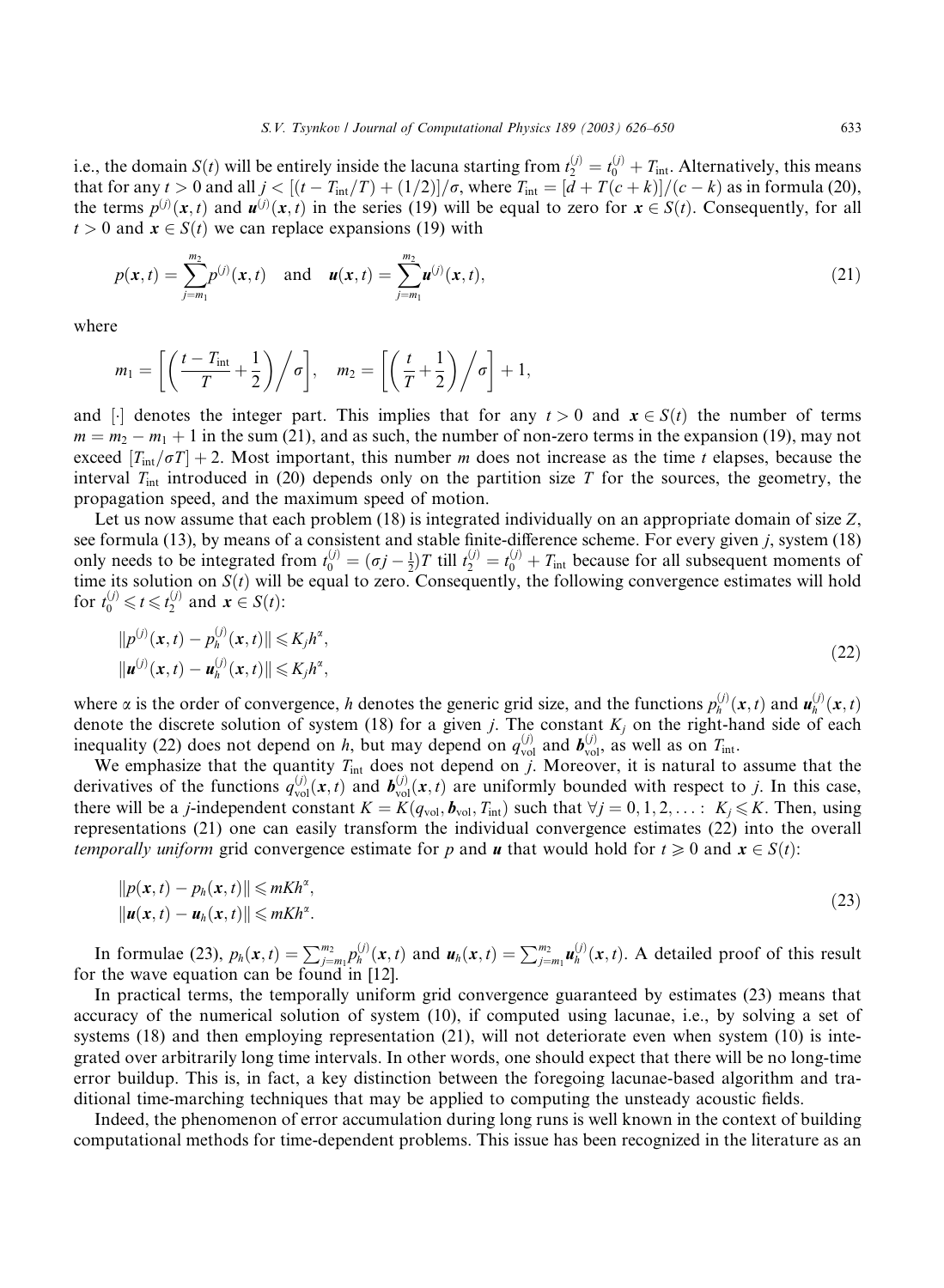outstanding unresolved question in numerical PDEs for many years, since the first systematic convergence studies for discrete approximations have been conducted in the fifties. At the analysis stage, it manifests itself by the growth of the stability constants with time. If, for example, system (10) needs to be integrated over the interval [0,  $T_{final}$ ], then the stability constant of the scheme will, generally speaking, depend on  $T_{final}$ :  $K = K(\cdot, T_{final})$ , and will actually increase with the increase of  $T_{final}$ . This is, of course, the exact same phenomenon as the dependence of  $K_j$  on  $T_{int}$  in formulae (22). The growth of the stability constants with  $T_{final}$  is equivalent to non-uniformity of the grid convergence in time, and all conventional discrete approximations that can be and are used in modern numerical methods are known to suffer from this deficiency. In practice, this implies that any given approximation can be used for only a limited interval of time if the acceptable level of error is prescribed. To advance further in time with no loss of accuracy a finer approximation is needed from the very beginning, which obviously prompts the increase of the overall computational cost. The latter increase may quickly become prohibitive.

Using the language of wave physics, one can, e.g., attribute the long-term error buildup to either numerical dissipation, or dispersion (phase error), or both. But no matter what its actual mechanism is, it may result in an unacceptable loss of accuracy by the solution within a finite period of time.

The lacunae-based algorithm allows us to circumvent this difficulty due to the temporally uniform convergence (23). Moreover, if system (10) were to be integrated on the large interval [0,  $T_{final}$ ] using a straightforward time-marching algorithm, it would have also required a large domain in space, of the size roughly  $2cT<sub>final</sub>$ . This is typically not feasible. On the other hand, implementation of the lacunae-based algorithm allows us to perform the integration on the domain of a fixed and non-increasing size Z determined by formula (13).

It is important to mention that smoothness plays a key role in the design of the lacunae-based algorithm. In particular, the function  $\Theta(t)$  of (15) that helps us build the partition of unity (14) has to be chosen sufficiently smooth so that the dependence of the stability constants  $K_j$  on the properties of individual RHSs  $q_{\text{vol}}^{(j)}$  and  $\mathbf{b}_{\text{vol}}^{(j)}$ , see (22), be not worse than that in the original scheme with non-partitioned source terms. In this paper, we leave out the detailed analysis that involves the quantitative smoothness characteristics, and instead refer the reader to our previous work [12].

Implementation of the lacunae-based algorithm now needs to be discussed. In theory, system (18) for every given  $j = 0, 1, 2, \ldots$  should be integrated on its own auxiliary region of size Z, see (13), centered around the domain  $S(t_0^{(j)})$ , where  $t_0^{(j)} = (\sigma_j - \frac{1}{2})T$  and the location of  $S(t_0^{(j)})$  is, in turn, determined by the reference point  $x_0(t_0^{(j)})$ , see formula (9). However, it is more convenient to consider periodic boundary conditions with the period  $Z$  in all coordinate directions. In this case, motion  $(9)$  should be interpreted as the motion on a three-dimensional toroidal surface, and all spatial locations shall be converted to the periodic setting:  $x \mapsto \tilde{x} \equiv (\tilde{x}_1, \tilde{x}_2, \tilde{x}_3)$ , where  $\tilde{x}_i = x_i - [x_i/Z]Z$ ,  $i = 1, 2, 3$ . In so doing, all systems (18) can basically be solved on one and the same domain with periodic boundary conditions, because it obviously does not matter where on the period the "initial" domain  $S(t_0^{(j)})$  is located for every  $j = 0, 1, 2, \ldots$  Moreover, while the most universal formulation would imply choosing the same period  $Z$  for all the coordinates, in the case when motion (9) is characterized by a predominant direction, the periods in the directions orthogonal to that can be chosen smaller. For subsequent analysis in the current paper, the periodic setup will always be assumed.

Next, let us recast each formula (21) for the discrete case (subscript " $h$ ") in the form of a difference

$$
p_h(\mathbf{x},t) = \sum_{j=m_1}^{m_2} p_h^{(j)}(\mathbf{x},t) = \sum_{j=0}^{m_2} p_h^{(j)}(\mathbf{x},t) - \sum_{j=0}^{m_1-1} p_h^{(j)}(\mathbf{x},t),
$$
  

$$
\mathbf{u}_h(\mathbf{x},t) = \sum_{j=m_1}^{m_2} \mathbf{u}_h^{(j)}(\mathbf{x},t) = \sum_{j=0}^{m_2} \mathbf{u}_h^{(j)}(\mathbf{x},t) - \sum_{j=0}^{m_1-1} \mathbf{u}_h^{(j)}(\mathbf{x},t).
$$
 (24)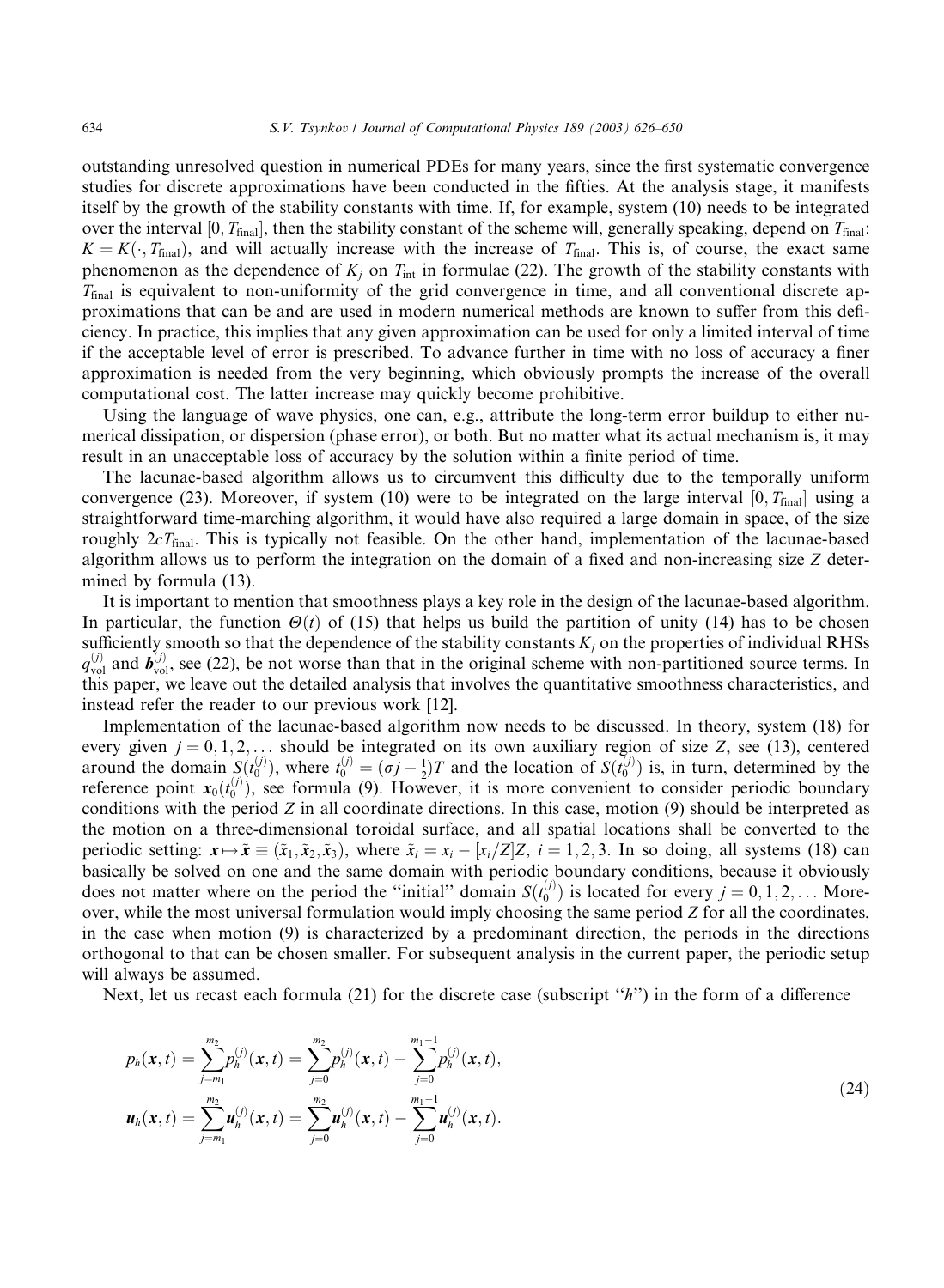Existence of the upper limit  $j = m_2$  in the summation (21) or (24) is due to the causality which is always a factor, and has nothing to do with the lacunae. Therefore, each minuend in formulae  $(24)$ ,  $\sum_{j=0}^{m_2} p_h^{(j)}(\mathbf{x}, t)$  or  $\sum_{j=0}^{m_2} p_h^{(j)}(\mathbf{x}, t)$  could have simply been obtained by a straightforward time marching of  $\sum_{j=0}^{m_2} u_h^{(j)}(x,t)$ , could have simply been obtained by a straightforward time-marching of system (10) on the interval  $[0, t)$  in the foregoing periodic setting, with absolutely no regard to either the partition (16) or split systems (18). The full quantity,  $p_h(x, t)$  or  $u_h(x, t)$ , cannot, of course, be obtained by only marching. To properly address the presence of the subtrahends  $\sum_{j=0}^{\infty} p_h^{(j)}(x,t)$  and  $\sum_{j=0}^{\infty} u_h^{(j)}(x,t)$  in formulae (24), let us first symbolically write down the time-marching scheme that would apply to system (10), as well as to all systems (18)

$$
p_h(\mathbf{x}, t + \Delta t) = \mathscr{P}(p_h(\mathbf{x}, t), \mathbf{u}_h(\mathbf{x}, t), q_{\text{vol}}(\mathbf{x}, t)),
$$
  

$$
\mathbf{u}_h(\mathbf{x}, t + \Delta t) = \mathscr{U}(p_h(\mathbf{x}, t), \mathbf{u}_h(\mathbf{x}, t), \mathbf{b}_{\text{vol}}(\mathbf{x}, t)).
$$
\n(25)

Scheme (25) is chosen two-level explicit for simplicity only, this is by no means a limitation, and the analysis for multi-level schemes can be found in [12]. Consider now a particular moment of time  $t$  that corresponds to the change in the lower summation limit in formulae (21), and accordingly (24), from  $j = m_1$  to  $j = m_1 + 1$ , i.e., such t that

$$
\underbrace{\left[\left(\frac{t+\Delta t-T_{\text{int}}}{T}+\frac{1}{2}\right)\bigg/\sigma\right]}_{m_1+1}=\underbrace{\left[\left(\frac{t-T_{\text{int}}}{T}+\frac{1}{2}\right)\bigg/\sigma\right]}_{m_1}+1.
$$
\n(26)

Combining formulae (24) and (25), we will then have

$$
p_h(\mathbf{x}, t + \Delta t) = \mathscr{P}(p_h(\mathbf{x}, t), \mathbf{u}_h(\mathbf{x}, t), q_{\text{vol}}(\mathbf{x}, t)) - p_h^{(m_1)}(\mathbf{x}, t + \Delta t),
$$
  

$$
\mathbf{u}_h(\mathbf{x}, t + \Delta t) = \mathscr{U}(p_h(\mathbf{x}, t), \mathbf{u}_h(\mathbf{x}, t), \mathbf{b}_{\text{vol}}(\mathbf{x}, t)) - \mathbf{u}_h^{(m_1)}(\mathbf{x}, t + \Delta t).
$$
 (27)

In other words, when the current moment of time  $t$  satisfies the "switch" condition (26), the terms  $p_h^{(m_1)}(x, t + \Delta t)$  and  $\mathbf{u}_h^{(m_1)}(x, t + \Delta t)$  need to be explicitly subtracted from the respective overall expressions, see (27), on top of the standard time-marching step as per (25). This basically amounts to the required change of the upper summation limit in both subtrahends of formulae (24) from  $m_1 - 1$  to  $m_1$ . We will also assume hereafter that similar to the original differential equations (10), the scheme (25) will satisfy the linear superposition principle. Then, the next time step after the one defined by formulae (27), i.e., the step  $t + \Delta t \mapsto t + 2\Delta t$ , shall only be done by marching (25). Indeed, the subtracted quantities  $p_h^{(m_1)}(x, t + \Delta t)$  and  $u_h^{(m_1)}(x, t + \Delta t)$  will carry over to all the steps that follow (27) due to the linearity. The genuine "unperturbed" marching can thus continue till the next switching moment  $t$ , i.e., till condition (26) is satisfied by  $m_1 + 2$  and  $m_1 + 1$ . At this moment, the quantities  $p_h^{(m_1+1)}(x, t + \Delta t)$  and  $u_h^{(m_1+1)}(x, t + \Delta t)$  will need to be subtracted, and then the procedure will cyclically repeat itself.

Thus, the lacunae-based algorithm can be implemented as a conventional time-marching procedure supplemented by repeated subtraction of the retarded terms. The subtraction moments are known up-front and separated from one another by equal time increments. The subtracted terms  $p_h^{(m_1)}(x, t + \Delta t)$  and  $u_h^{(m_1)}(x, t + \Delta t)$  are legitimately called retarded because for a given moment of time t that satisfies (26), they are generated by the RHSs  $q_{\text{vol}}^{(m_1)}$  and  $b_{\text{vol}}^{(m_1)}$  that are active in the past, on the time interval:  $[t_0^{(m_1)}, t_{0}^{(m_1)}+T] = [(\sigma m_1 - \frac{1}{2})T, (\sigma m_1 + \frac{1}{2})T] = [t - T_{int}, t - T_{int} + T]$ . Of course, the actual subtracted quantities  $p_h^{(\tilde{m}_1)}(x, t + \Delta t)$  and  $\mathbf{u}_h^{(\tilde{m}_1)}(x, t + \Delta t)$  need to be re-computed for every  $m_1$  independently of the primary time-marching procedure. This is done by means of the same scheme (25) applied to the corresponding system (18).

To conclude this section, we note that the original idea behind using the lacunae is to keep the number of terms in sums (21) or (24) fixed and non-increasing, while still guaranteeing that the solution for  $x \in S(t)$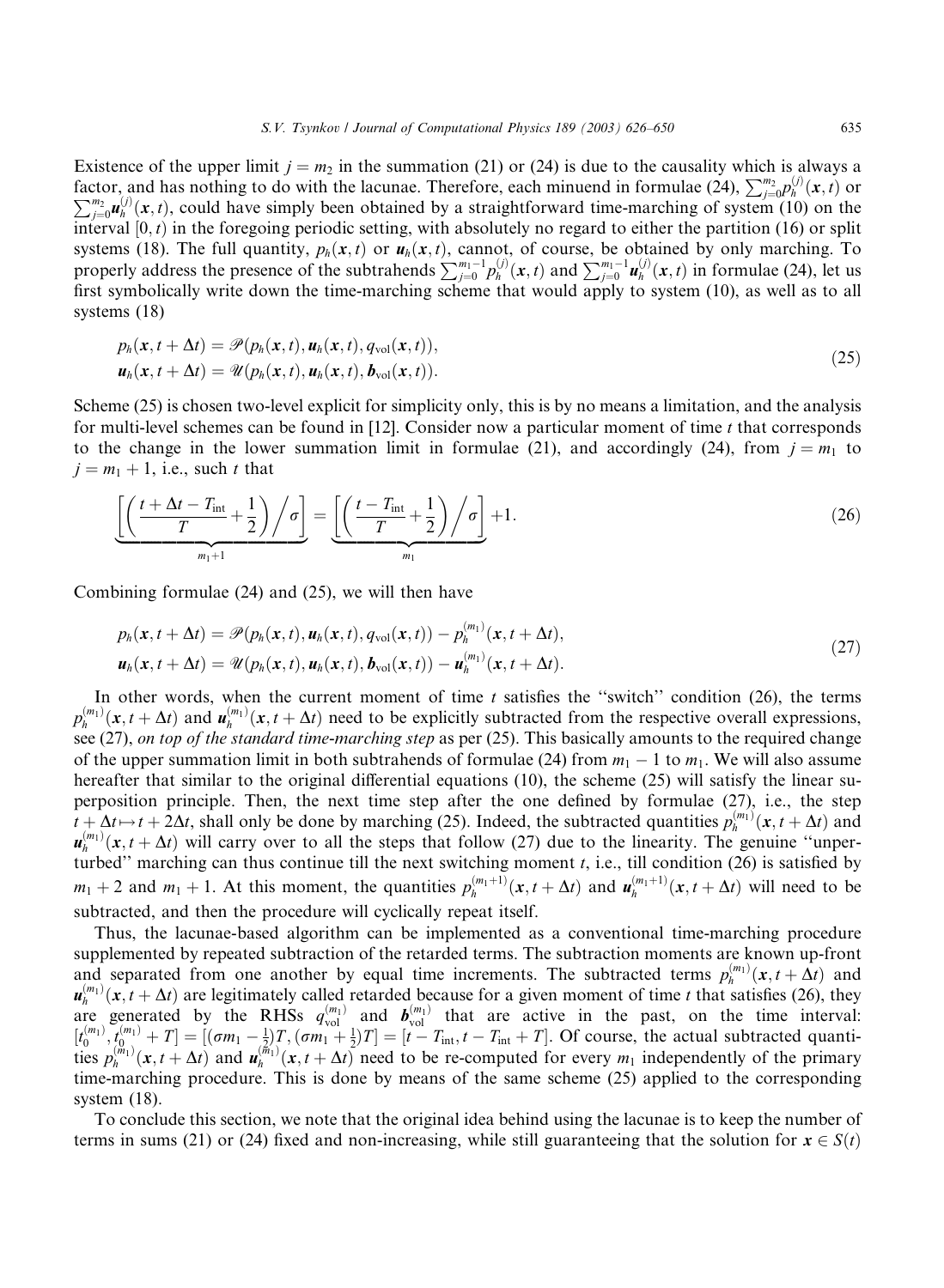will be the same as if we integrated system (10) continuously starting from  $t = 0$ . Besides, existence of the lower summation limit  $j = m_1$  in (21) and (24), i.e., repeated subtraction of the retarded terms, serves an additional important purpose. It keeps the reflected waves from coming back into the domain  $S(t)$  after the time interval  $T_{\text{int}}$  has elapsed since the inception of any given component (16) of the RHS. Unless explicitly subtracted, these waves generated by the sources  $q_{\text{vol}}^{(j)}$  and  $\boldsymbol{b}_{\text{vol}}^{(j)}$  on the time interval  $[t_0^{(j)}, t_0^{(j)} + T]$  for every given *j*, will start "contaminating" the solution on  $S(t)$  right after the moment  $t_0^{(j)} + T_{int}$ .

### 5. Lacunae-based ABCs

Suppose that the original formulation of the problem that we want to solve involves the entire space  $\mathbb{R}^3$ , but we are only interested to find a fragment of the overall solution defined on the domain  $S(t)$ . As in Section 4, the latter is supposed to have a fixed shape and finite size, but is allowed to move according to the law (9). While not making any specific assumptions regarding the nature of the phenomena/processes that are going on inside  $S(t)$ , we assume that outside  $S(t)$ , i.e.,  $\forall t > 0$  and  $x \notin S(t)$ , the appropriate model would be based on the homogeneous acoustics system

$$
\frac{1}{c^2} \frac{\partial p(\mathbf{x}, t)}{\partial t} + \rho_0 \nabla \cdot \mathbf{u}(\mathbf{x}, t) = 0,
$$
  
\n
$$
\rho_0 \frac{\partial \mathbf{u}(\mathbf{x}, t)}{\partial t} + \nabla p(\mathbf{x}, t) = \mathbf{0}.
$$
\n(28)

We assume that the overall problem, i.e., the interior one that we do not specify, combined with the exterior one, which is governed by system (28), is uniquely solvable on  $\mathbb{R}^3$ . In other words, our model may include some possibly complex phenomena confined to the bounded region  $S(t)$  that manifest themselves by the acoustic sound in the far field. The objective is to actually solve the problem on the domain  $S(t)$  using a numerical method, but truncate all of its exterior replacing it with the ABCs on the external boundary of  $S(t)$ . The ideal or exact ABCs would make the foregoing replacement equivalent, which means that the solution obtained this way would coincide on  $S(t)$  with the corresponding fragment of the original infinite-domain solution. The latter, however, is not actually available because the far-field sound propagation governed by (28) cannot be computed directly at an acceptable cost.

From the viewpoint of an observer inside  $S(t)$ , the role of the ABCs at  $\partial S(t)$  is only to guarantee that this boundary will behave exactly as if the domain  $S(t)$  were surrounded by an infinite linear isotropic soundconducting medium. In particular, the boundary  $\partial S(t)$  may not reflect, fully or partially, any outgoing waves. Therefore, as far as the ABCs are concerned, we indeed do not have to be very specific regarding the nature of the problem inside  $S(t)$ , provided that the overall interior/exterior problem does have a unique solution.

The latter assumption is of central importance. However, justifying it for every particular formulation is beyond the scope of the current paper. For example, the overall problem may be linear, and therefore, uniquely solvable, such as acoustic scattering from a given solid inside  $S(t)$ . On the other hand, one may consider a substantially more complex model inside  $S(t)$ , such as the unsteady flow around a maneuvering aircraft. The flow linearizes in the far field thus reducing the original Euler's equations to system (28) at a distance from the aircraft. In this case, justifying the overall solvability theoretically is difficult at best. Besides, linearization in the far field is only an approximation that becomes more accurate the further away from the aircraft it is introduced. This is going to affect the final accuracy of the resulting ABCs. <sup>2</sup>

<sup>&</sup>lt;sup>2</sup> Our previous steady-state ABCs for external flows [22] were based on the far-field linearization and have still proven superior to other methods.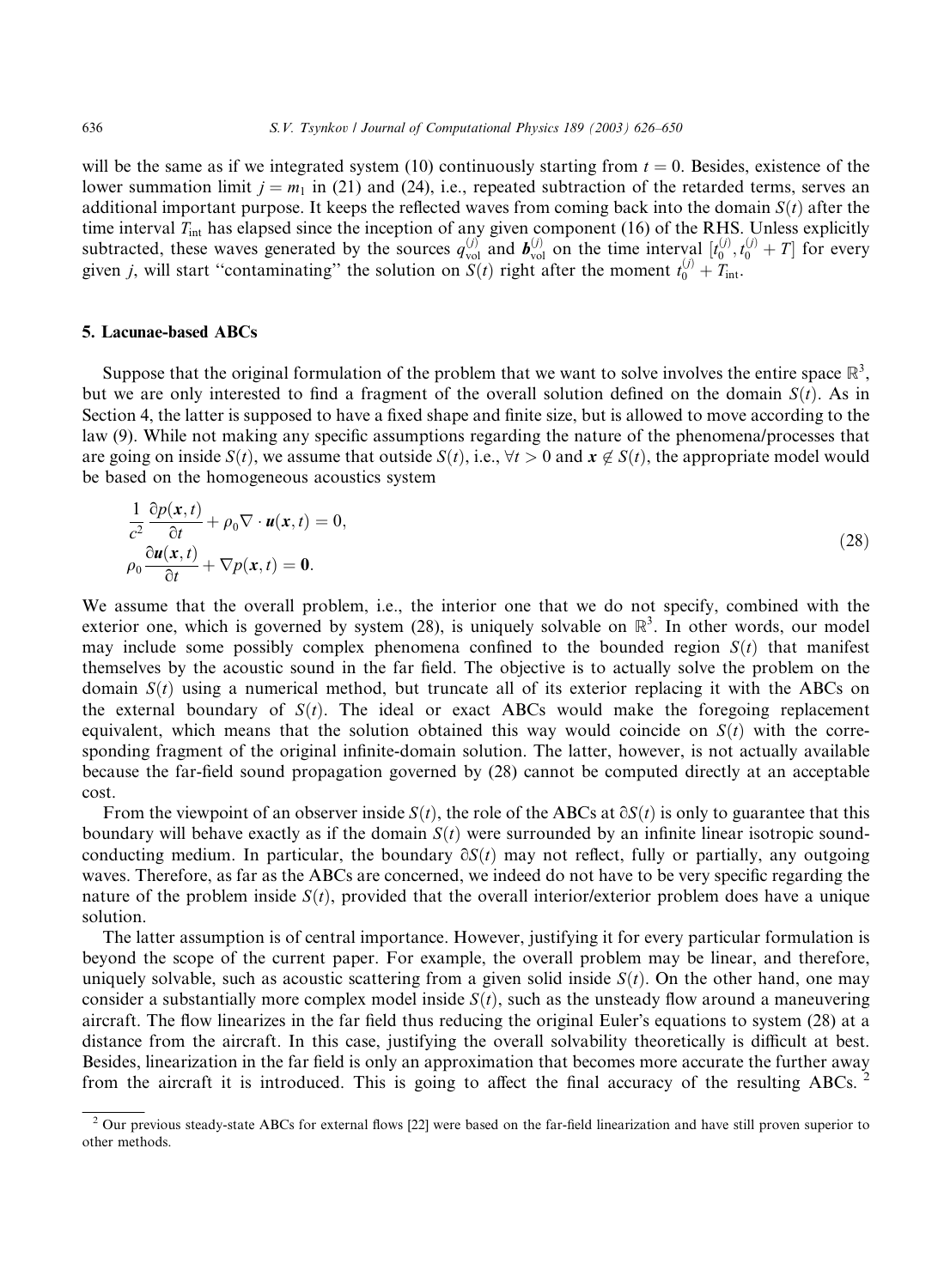Hereafter, we will not be primarily concerned with either the validity of the linear model (28) outside  $S(t)$ , or with the overall solvability issue. We will rather focus on constructing the ABCs under these assumptions keeping in mind that they may need to be corroborated independently for each specific case.

There will be two stages in constructing the ABCs. First, an auxiliary problem will be formulated that will have the exact same solution outside  $S(t)$  as the original combined problem does, but will be linear throughout the entire space  $\mathbb{R}^3$  and will be driven by the specially derived source terms concentrated only inside  $S(t)$ . In other words, this problem will be of the type considered in Section 4. Next, the auxiliary problem will be solved on a domain slightly larger than  $S(t)$  using the lacunae-based methodology of Section 4, and its solution obtained right outside  $S(t)$  will be used to supply the boundary conditions for the original interior problem solved inside  $S(t)$ . In practice, the two aforementioned stages will be meshed together so that both the interior problem and the auxiliary problem are time-marched concurrently. The entire algorithm will be implemented directly on the discrete level.

We note that the intention to use lacunae for solving the auxiliary problem imposes a certain restriction on the class of admissible formulations, because by doing so the acoustic far field is assumed vorticity free. It is also known, however, that for the linearized flows the vortical and acoustic modes essentially decouple. This suggests that the proposed methodology can potentially be used to set the ABCs for the acoustic part only, whereas for vorticity a different method may be employed (convection along entropy characteristics).

Let us define a subdomain  $S_{\varepsilon}(t) \subset S(t)$  such that  $x \in S_{\varepsilon}(t)$  if and only if  $x \in S(t)$  and dist $(x, \partial S(t)) > \varepsilon$ , where  $\varepsilon > 0$ , and introduce a multiplier function  $\mu = \mu(x, t)$  that is smooth across the entire space and  $\forall t > 0$  satisfies

$$
\mu(x,t) \equiv \begin{cases} 0, & x \in S_{\varepsilon}(t), \\ 1, & x \notin S(t), \\ \in (0,1), & x \in S(t) \setminus S_{\varepsilon}(t). \end{cases}
$$
\n(29)

The curvilinear strip  $S(t) \setminus S_e(t)$  of width  $\epsilon$  adjacent to the boundary  $\delta S(t)$  of the domain  $S(t)$  from inside will hereafter be called the transition region.

Assume now that the solution to the combined interior/exterior problem is known on  $\mathbb{R}^3$  for  $t > 0$ . Clearly, it should satisfy  $p(x, 0) = 0$  and  $u(x, 0) = 0$  for  $x \in \mathbb{R}^3 \setminus S(0)$ . It is also important to realize that the unknown quantities inside and outside  $S(t)$  do not necessarily have to be the same. For example, if the interior problem is that of the flow around an aircraft, then the unknowns inside  $S(t)$  will be the actual flow variables, whereas the variables  $p(x, t)$  and  $u(x, t)$  in system (28) that is used outside  $S(t)$  are perturbations with respect to the corresponding background. We can, however, assume with no loss of generality that the definitions of the interior and exterior quantities are equivalent on the (narrow) transition region  $S(t) \ S<sub>\epsilon</sub>(t)$ . In the foregoing example with an aircraft, this assumption would imply that linearization in the transition region is still valid.

Having re-defined the interior solution in terms of the exterior quantities on  $S(t) \setminus S_{\varepsilon}(t)$ , we multiply the overall solution everywhere by  $\mu(x, t)$  of (29)

$$
p(x,t) \mapsto \mu(x,t)p(x,t) \equiv \hat{p}(x,t),
$$
  

$$
\mathbf{u}(x,t) \mapsto \mu(x,t)\mathbf{u}(x,t) \equiv \hat{\mathbf{u}}(x,t).
$$
 (30)

We emphasize that in order to obtain  $\hat{p}(x, t)$  and  $\hat{u}(x, t)$ , see (30), we do not need to know  $p(x, t)$  and  $u(x, t)$ on  $S_{\varepsilon}(t)$ , because the multiplier  $\mu$  is equal to zero there anyway. Moreover, multiplication (30) will not change any quantities on  $\mathbb{R}^3 \setminus S(t)$ . With that in mind, we apply the differential operator from the left-hand side of system (28) to the modified solution  $\hat{p}(x, t)$ ,  $\hat{u}(x, t)$ , see (30), and obtain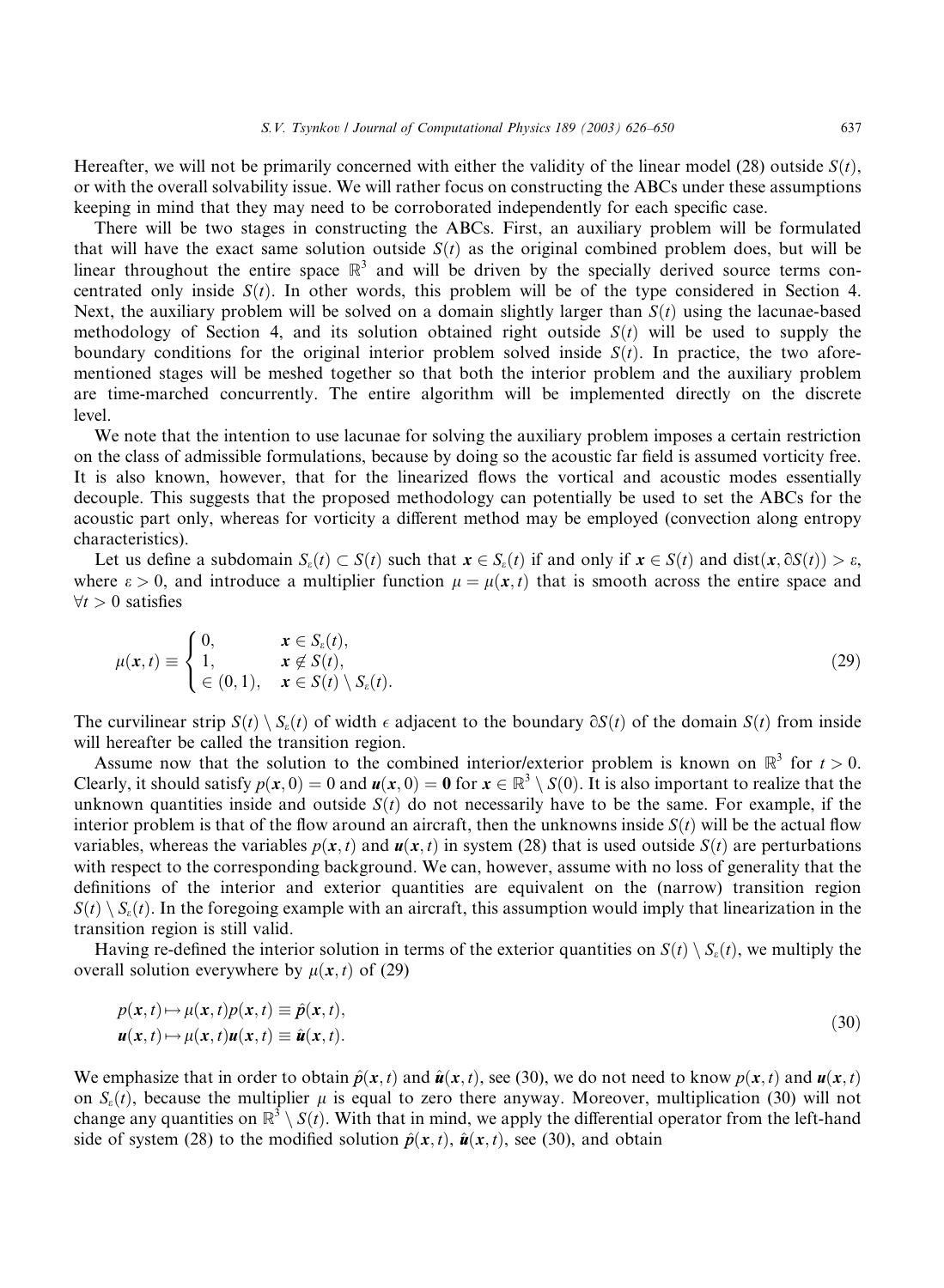$$
\frac{1}{c^2} \frac{\partial \hat{p}}{\partial t} + \rho_0 \nabla \cdot \hat{\boldsymbol{u}} = \begin{cases} 0, & \mathbf{x} \notin S(t) \setminus S_{\varepsilon}(t), \\ \rho_0 \hat{q}_{\text{vol}}, & \mathbf{x} \in S(t) \setminus S_{\varepsilon}(t), \end{cases} \tag{31}
$$
\n
$$
\rho_0 \frac{\partial \hat{\boldsymbol{u}}}{\partial t} + \nabla \hat{p} = \begin{cases} 0, & \mathbf{x} \notin S(t) \setminus S_{\varepsilon}(t), \\ \hat{\boldsymbol{b}}_{\text{vol}}, & \mathbf{x} \in S(t) \setminus S_{\varepsilon}(t). \end{cases}
$$

The result will indeed be zero on  $S_{\varepsilon}(t)$ , see (31), because  $\mu(x, t) = 0$  for  $x \in S_{\varepsilon}(t)$ . The result is also zero on the entire exterior domain  $\mathbb{R}^3 \setminus S(t)$ , see (31), because system (28) holds there, and the quantities  $\hat{p}(x, t)$  and  $\hat{u}(x, t)$  coincide with  $p(x, t)$  and  $u(x, t)$ , respectively, on  $\mathbb{R}^3 \setminus S(t)$ , as the second identity (29) combined with definitions (30) suggest. The result in (31) may differ from zero only in the transition region  $S(t) \setminus S_{\varepsilon}(t)$ , where we actually generate the RHSs  $\hat{q}_{vol}(x, t)$  and  $\hat{b}_{vol}(x, t)$ . Note, the smoothness of the original solution  $p(x, t)$ ,  $u(x, t)$ , as well as that of the multiplier  $\mu(x, t)$ , guarantee that these new auxiliary sources  $\hat{q}_{vol}(x, t)$ and  $\mathbf{b}_{\text{vol}}(x, t)$  will be smooth compactly supported functions. In Fig. 1, we schematically depict the geometry of the region on which the auxiliary sources are defined.

Next, we substitute the auxiliary sources  $\hat{q}_{vol}(x, t)$  and  $\hat{b}_{vol}(x, t)$  of (31) into the RHS of system (10) and integrate the latter subject to the homogeneous initial conditions. Because of the overall regularity that we have assumed ahead of time, the solution of this new problem that we will further refer to as the auxiliary problem, will be unique and will coincide with the modified functions  $\hat{p}(x, t)$  and  $\hat{u}(x, t)$  of (30) on the entire space. This means that on  $\mathbb{R}^3 \setminus S(t)$  the solution to the auxiliary problem will coincide with the original exterior solution  $p(x, t)$ ,  $u(x, t)$ . We emphasize that we do not need to explicitly know the original exterior solution on  $\mathbb{R}^3 \setminus S(t)$  in order to obtain the source terms  $\hat{q}_{vol}(x, t)$  and  $\hat{b}_{vol}(x, t)$  that drive the auxiliary problem, we only need to know that it satisfies the homogeneous acoustics system (28).

Altogether, we have split the original problem into two: The linear auxiliary problem that needs to be solved on the entire space, and the interior problem on  $S(t)$  that will be integrated with the external boundary data provided by the solution of the auxiliary problem. However, to apply the lacunae-based algorithm of Section 4 to the auxiliary problem, it may need to be modified. Namely, conservativeness of the auxiliary forcing  $\mathbf{b}_{\text{vol}}$  of (31) must be maintained so that to guarantee existence of the lacunae in the auxiliary solutions, see Propositions 1 and 2. Let us assume that in the original combined problem the velocity potential does exist in the solutions of system (28) on  $\mathbb{R}^3 \setminus S(t)$ . It is reasonable to think that it will



Fig. 1. Schematic geometry of the auxiliary sources region.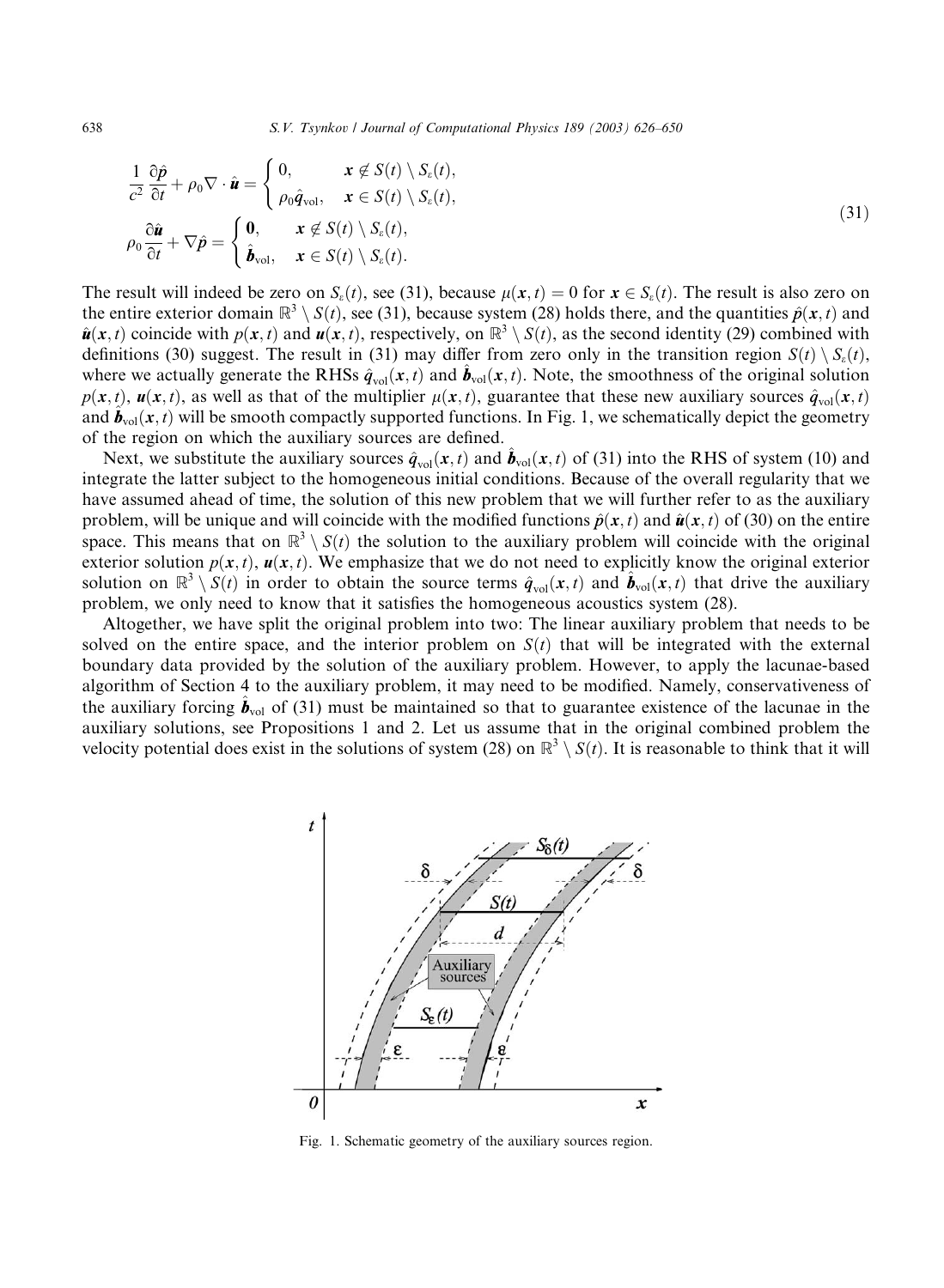exist on the transition region  $S(t) \setminus S_{\epsilon}(t)$  as well, and that altogether the potential function  $\varphi(x, t)$  will be smooth. However, multiplication (30) may ruin the conservativeness. As such, we can first reconstruct the velocity potential  $\varphi(x, t)$  for  $x \in S(t) \setminus S_{\epsilon}(t)$  based on the computed interior quantities, multiply it by  $\mu$ , and only then obtain the modified velocity vector  $\hat{u}(x, t)$ , thus replacing (30) with the following steps:

$$
p(x,t) \mapsto \mu(x,t)p(x,t) \equiv \hat{p}(x,t),
$$
  
\n
$$
\mathbf{u}(x,t) = \nabla \varphi(x,t), \quad x \in S(t) \setminus S_{\epsilon}(t),
$$
  
\n
$$
\varphi(x,t) \mapsto \mu(x,t)\varphi(x,t) \equiv \hat{\varphi}(x,t),
$$
  
\n
$$
\mathbf{u}(x,t) \mapsto \nabla \hat{\varphi}(x,t) \equiv \hat{\mathbf{u}}(x,t).
$$
\n(32)

Subsequently, the modified functions  $\hat{p}(x, t)$  and  $\hat{u}(x, t)$  of (32) are substituted into (31) to obtain the auxiliary RHSs.

The version of the algorithm that we actually implement in the current paper does include reconstruction of the potential in accordance with (32). We realize, of course, that this is by no means a must. In fact, all we need is a smooth extension of the exterior solution inwards that would transition to zero at a "depth"  $\varepsilon$ , and would also maintain conservativeness of the velocity field. There may be different ways of obtaining this extension, not necessarily based on applying  $\mu$  to the interior solution on the transition region.

To set the discrete ABCs on the boundary  $\partial S(t)$ , we will need to apply the lacunae-based algorithm for solving the auxiliary problem (10), (31), (32) on a domain slightly larger than S(t). We take  $\delta > 0$  (to be specified later) and define  $S_\delta(t) = \{(x, t) | \text{dist}(x, S(t)) < \delta\}$ ; clearly,  $S_\epsilon(t) \subset S(t) \subset S_\delta(t)$ , see Fig. 1. We also replace diam $S(t) = d$  by diam $S_\delta(t) = d + 2\delta$  in the formulae for the integration interval and auxiliary domain size [cf.  $(13)$  and  $(20)$ ]:

$$
T_{\text{int}} = \frac{(d+2\delta) + T(c+k)}{c-k}, \quad Z = (d+2\delta) + (c+k)T_{\text{int}}.
$$
 (33)

Next, assume that there is a space-time grid  $\mathbb{N} \times \mathbb{T}$ , on which a discrete approximation to the auxiliary problem is built. The spatial grid  $\mathbb N$  consists of the nodes n in the three-dimensional space, whereas the temporal grid  $\mathbb T$  is composed of the time levels  $l = 0, 1, 2, \ldots$  The grid  $\mathbb N$  is actually introduced on the auxiliary domain of size Z given by (33), and periodic boundary conditions are imposed. As no grid adaptation is needed, it is most convenient to simply use a uniform Cartesian grid. We also note that the original problem solved inside  $S(t)$  does not have to be approximated on the same grid. In the most general situation, we will have different grids for the interior problem and for the exterior/auxiliary problem. Then, in the transition region  $S(t) \setminus S_0(t)$ , where the definitions of the unknown quantities for both problems are equivalent, we may need to employ a chimera-type grid strategy, i.e., interpolate in-between the overlapping grids. For the analysis in the current paper, however, we will simply assume that the quantities from the interior solution are already available on the grid sub-domain  $\{\mathbb{N} \times \mathbb{T}\}\cap \{S(t) \setminus S_{\varepsilon}(t)\}\.$ 

Let us denote by  $\mathbb{N}^l$ ,  $l = 0, 1, 2, \ldots$ , the corresponding time levels of the grid  $\mathbb{N} \times \mathbb{T}$ , and by  $\mathbb{S}_n^l$  the stencil of the scheme associated with the node  $(n, l) \in \mathbb{N} \times \mathbb{T}$ . For simplicity, we will assume that the auxiliary problem (10), (31), (32) is time-marched by an explicit scheme, and that the node  $(n, l) \in \mathbb{S}_n^l$  is the actual upper-level node on the  $q + 1$ -level stencil, i.e.,  $\mathbb{S}_n^l \cap \{ \mathbb{N} \times \mathbb{T} \} \subset \{ \mathbb{N}^l \cup \mathbb{N}^{l-1} \cup \cdots \cup \mathbb{N}^{l-q} \}$  and  $\mathbb{S}_n^l \cap \mathbb{N}^l = (n, l)$ . In Section 4, we have assumed  $q = 1$ , see formula (25). Denote by  $\mathbb{N}^l_+$  the sub-grid of  $\mathbb{N}^l$ that belongs to the interior domain, i.e.,  $\mathbb{N}_+^l = \mathbb{N}^l \cap S(t^l)$ , where  $t^l$  is the *l*th time level in actual units ("seconds"), in the simplest case  $t^l = l\Delta t$ . Then, introduce the sum of the interior sub-grids for all time levels:  $\mathbb{N}_+ = \mathbb{N}_+^0 \cup \mathbb{N}_+^1 \cup \mathbb{N}_+^2 \cup \cdots \subset \mathbb{N} \times \mathbb{T}$ . Finally, consider a somewhat larger sub-grid of  $\mathbb{N} \times \mathbb{T}$ :  $\tilde{N}_{+} = \bigcup_{(n,l) \in \mathbb{N}_{+}} \mathbb{S}_{n}^{l}$ , which is simply a composition of all the stencils  $\mathbb{S}_{n}^{l}$  obtained when the upper-level node  $(n, l)$  sweeps the grid  $\mathbb{N}_+$ ; clearly,  $\mathbb{N}_+ \subset \tilde{\mathbb{N}}_+$ . The part of the grid  $\tilde{\mathbb{N}}_+$  that does not belong to  $\mathbb{N}_+$  is called the grid boundary and is denoted  $\gamma = \tilde{N}_+ \setminus N_+$ . We will require that the domain  $S_\delta(t^l)$  be chosen so that on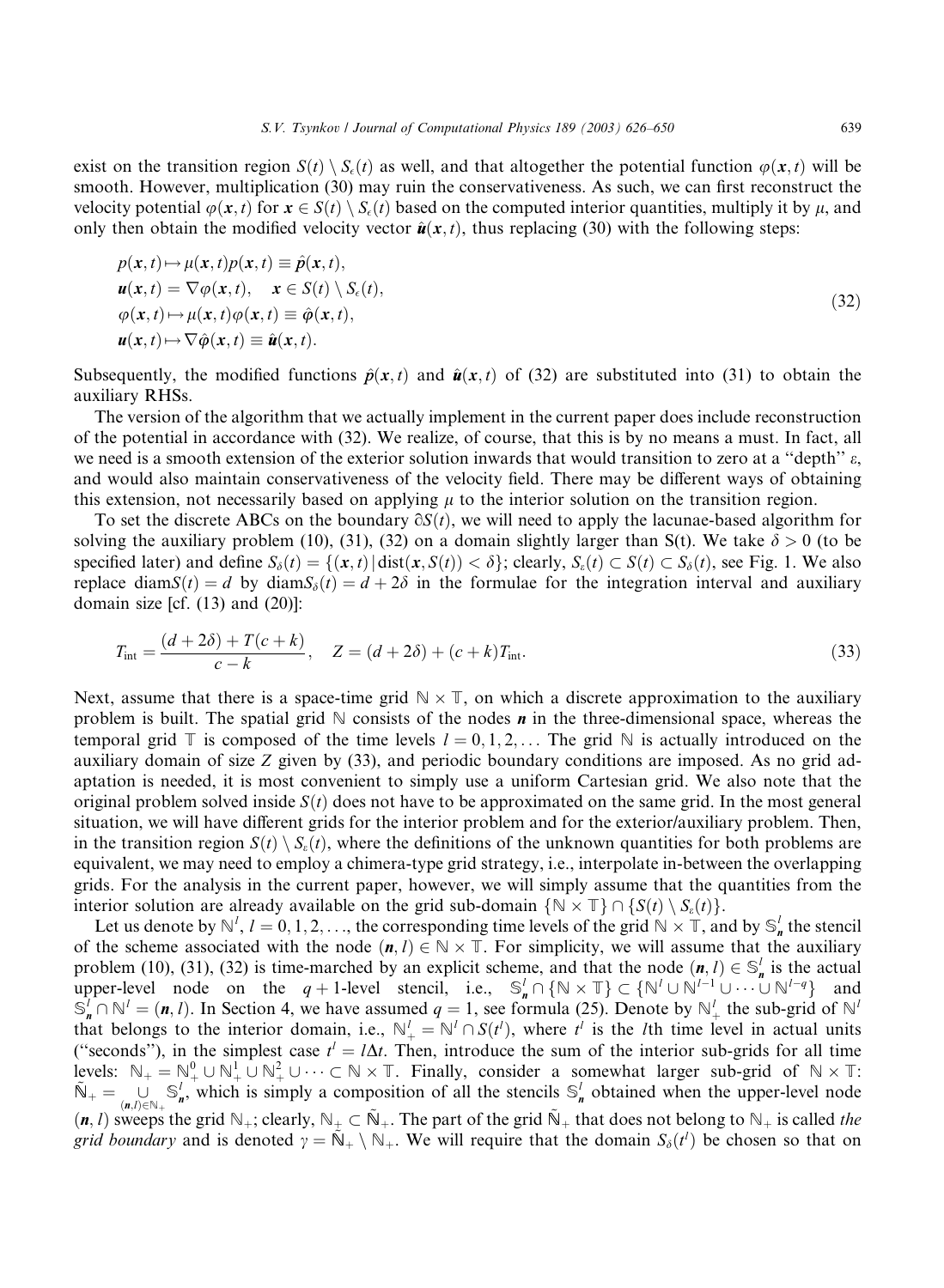every time level  $t^l$ ,  $l = 0, 1, 2, \ldots$ , all of the grid  $\tilde{\mathbb{N}}^l_+$  belong to this domain:  $\tilde{\mathbb{N}}^l_+ \subset S_\delta(t^l)$ ; equivalently, we may require that  $\gamma^l\subset\mathbb S_\delta(t^l).$  We note that the grid boundary  $\gamma$  is a narrow fringe of grid nodes that follows the geometry of  $\partial S(t)$ . Therefore, the parameter  $\delta$  may be chosen small, on the order of a few grid sizes depending on the specific structure of  $\bar{S}_n^l$ . We also note that the way we have introduced the grid boundary  $\gamma$  is actually a simplified interpretation of the rigorous general construction that is a part of the definition of discrete Calderon's potentials and boundary projection operators, the latter are used in [14] as a universal apparatus for setting the ABCs.

We will now describe one time step of the combined time-marching algorithm that involves the lacunaebased ABCs. We will assume that all time steps are identical and as such, will provide an inductive description of the algorithm.

Suppose that we have obtained the solution for up to a given time level  $l$ . This means that the solution is known not only on the interior domain, but also on the grid boundary—at the levels  $\gamma^l, \ldots, \gamma^{l-q}$  that are immediately needed for advancing the next time step, as well as at all the preceding levels. In particular, one may think about starting the computation from the known (homogeneous) initial conditions. First, we make one interior time step and obtain the discrete solution everywhere inside including the transition region, i.e., the grid area  $\mathbb{N}^{l+1} \cap \{S(t^{l+1}) \setminus S_{\varepsilon}(t^{l+1})\}$ , where the solution is assumed to be defined in terms of the exterior acoustic quantities  $p(x, t)$  and  $u(x, t)$ . Then, we perform the modification (32) in the discrete framework, which involves reconstruction of the velocity potential on the grid in the transition region  $S(t^{l+1}) \setminus S_{\varepsilon}(t^{l+1})$ . A straightforward approach to that is contour integration along the grid lines; it has proven quite robust in our simulations, see Section 6, taking in to account that the potential only needs to be reconstructed on a narrow near-boundary strip. Having gotten the modified quantities (32) on the grid sub-domain  $\mathbb{N}^{l+1} \cap \{S(t^{l+1}) \setminus S_{\varepsilon}(t^{l+1})\}$ , we apply the discrete version of (31) and obtain one more time level of the discrete auxiliary RHSs. If the scheme written on the stencil  $\mathbb{S}_n^l$  approximates system (10) with the design accuracy at some node  $(n - n_0, l - l_0) \in \mathbb{S}_n^l$  (clearly,  $l_0 \leq q$ ), then the discrete RHSs should be referred to this same node  $(n - n_0, l - l_0)$  and as such, advancing the interior solution till  $(l + 1)$  would mean building the auxiliary RHSs till  $(l + 1 - l_0)$ . Next, we make one time step for the auxiliary problem with these newly updated RHSs, and obtain its solution on  $\mathbb{N}^{l+1} \cap S_\delta(t^{l+1})$ . Since we have chosen  $\delta > 0$  so that  $\tilde{N}_{+}^{l+1} \subset S_{\delta}(t^{l+1})$ , we determine that the solution to the auxiliary problem will, in particular, be available on  $\gamma^{l+1}$ . This concludes one full time step, because once we know the solution on all time levels up to  $(l+1)$ everywhere including the grid boundary, we can advance the next interior time step, etc.

The lacunae-based methodology for solving the auxiliary problem includes cyclic subtractions (27) of the retarded terms on top of the straightforward time-marching. It is important to realize that once a particular component has been subtracted, there will never be a need to analyze/incorporate it again in the course of computation. In other words, the subtracted terms are completely disregarded from the moment of subtraction further on. Therefore, the corresponding partition elements (16) of the auxiliary RHSs can be disregarded as well. Consequently, even when integrating over arbitrarily long time intervals, we only need to keep a finite amount of the past information, namely, the auxiliary RHSs (31) defined on the interval of duration  $T_{\text{int}}$ , see (33), that immediately precedes the current moment of time. This makes the extent of temporal non-locality of the proposed ABCs fixed and limited.

The proposed ABCs guarantee that the external artificial boundary be completely transparent for all the outgoing waves. Indeed, they simply allow these waves to propagate beyond the boundary and then prevent reflections from re-entering the domain by eliminating the retarded components of the solution in a timely fashion. The ABCs-related computer expenses per unit time or per time step remain fixed and non-growing, which is accounted for by the lacunae-based integration. For explicit schemes, the operation count is proportional to the number of auxiliary grid nodes. The overall actual cost is, of course, higher than it would have been if the integration was performed on the domain  $S(t)$  only, because the auxiliary domain is larger. The relation between the sizes is given by (33), and it also roughly indicates what the ratio of the work may be. However, we obviously cannot integrate on  $S(t)$  alone, without boundary conditions. In this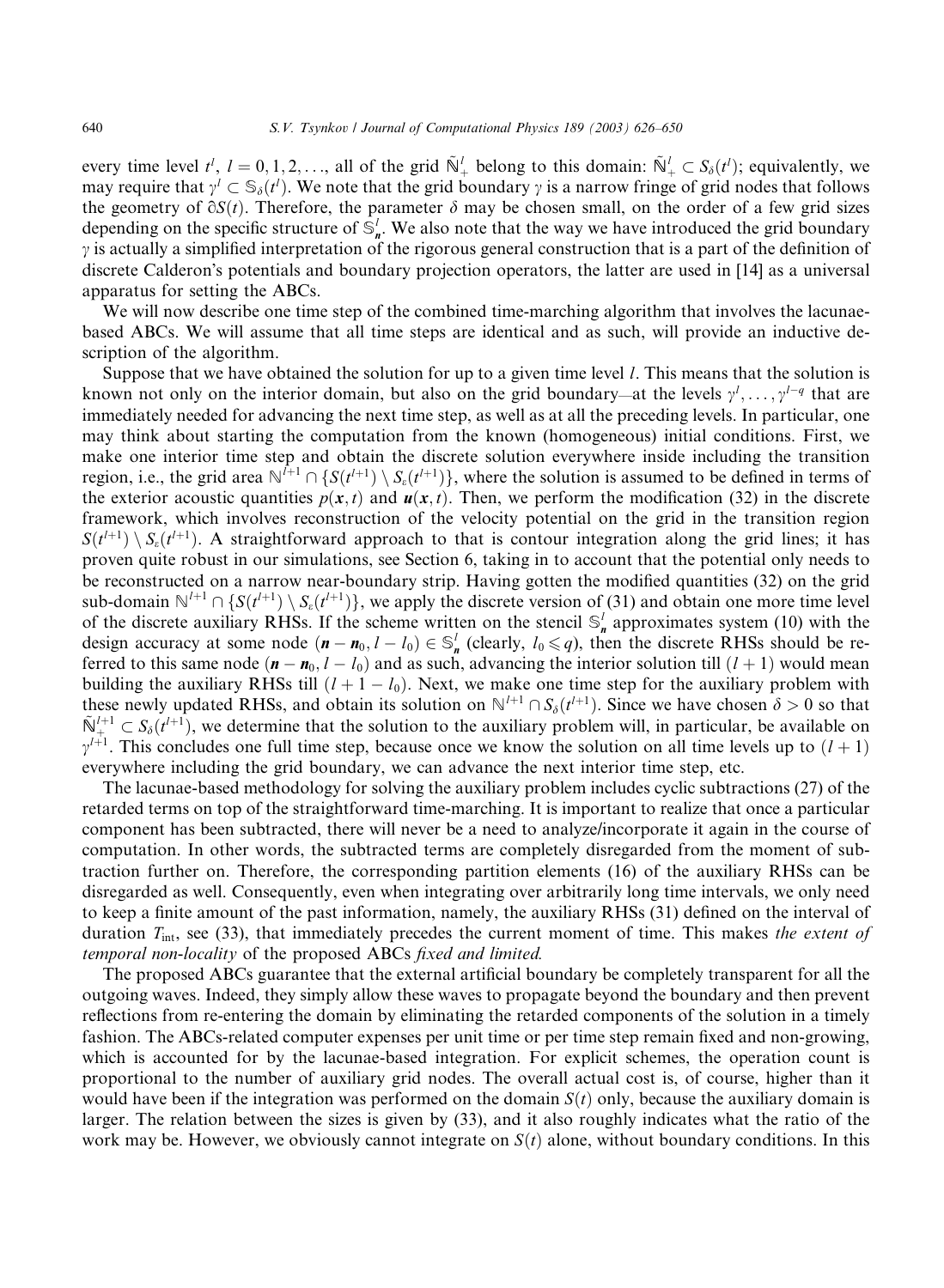perspective, the overall performance assessment must include the increase of the cost that should be ''weighted against'' other characteristics such as accuracy of the boundary treatment and the range of problems that can be analyzed.

### 6. Numerical demonstrations

For our numerical simulations, we assume axial symmetry and employ the  $(r, z)$  cylindrical coordinates to account for the important three-dimensional effects using a two-dimensional spatial geometry. Let  $u = u(r, z, t)$  and  $w = w(r, z, t)$  be the radial and axial components of the acoustic velocity, respectively, and let  $p = p(r, z, t)$  still denote the acoustic pressure. Let us also assume that  $\rho_0 = 1$ . Then, system (10) becomes

$$
\frac{1}{c^2} \frac{\partial p}{\partial t} + \frac{1}{r} \frac{\partial (ru)}{\partial r} + \frac{\partial w}{\partial z} = q(r, z, t),
$$
  
\n
$$
\frac{\partial u}{\partial t} + \frac{\partial p}{\partial r} = b_r(r, z, t),
$$
  
\n
$$
\frac{\partial w}{\partial t} + \frac{\partial p}{\partial z} = b_z(r, z, t).
$$
\n(34a)

On the axis  $r = 0$  system (34a) changes. Namely, all the quantities involved must be continuous and bounded. Then, for the pressure, which is a scalar quantity, the axial symmetry (independence on the polar angle) implies:  $\frac{\partial p}{\partial r}|_{r=0} = 0$ . For the velocity, which is a vector quantity, we obtain  $u(0, z, t) = 0$  and  $\frac{\partial w}{\partial r}|_{r=0} = 0$ . Next, using Taylor's expansion for  $r \ll 1$ , we have  $u(r, \cdot) = u'(0, \cdot)r + o(r)$  and consequently,

$$
\frac{1}{r}\frac{\partial (ru)}{\partial r} = \frac{1}{r}\frac{\partial (r^2u'(0,\cdot))}{\partial r} + o(1),
$$

which means that  $\frac{1}{r} \frac{\partial (ru)}{\partial r}|_{r=0} = 2 \frac{\partial u}{\partial r}|_{r=0}$ . Therefore, for  $r=0$  system (34a) transforms into the system of two equations

$$
\frac{1}{c^2} \frac{\partial p}{\partial t} + 2 \frac{\partial u}{\partial r} + \frac{\partial w}{\partial z} = q(0, z, t),
$$
  
\n
$$
\frac{\partial w}{\partial t} + \frac{\partial p}{\partial z} = b_z(0, z, t),
$$
\n(34b)

and the radial momentum equation degenerates for  $r = 0$ .

The domain  $S(t)$  will be a ball of fixed diameter d centered on the z axis, with the given axial velocity and coordinate of the center [cf. formulae (9)]

$$
w_0 = w_0(t), \quad z_0 = z_0(t) = \int_0^t w_0(\tau) d\tau.
$$
\n(35)

Obviously, as the motion (35) is aligned with the axis  $r = 0$ , it does not break the axial symmetry. We take the diameter  $d = 1.8$  and the speed of sound  $c = 1$ ; the functions  $w_0(t)$ , and  $z_0(t)$  of (35) will be specified later.

The auxiliary domain is a rectangle  $[0, R] \times [-Z/2, Z/2]$  of variables  $(r, z)$ , with the actual sizes  $R = \pi$  and  $Z = 2\pi$ . The boundary conditions for all variables are periodic with the period Z of (33) in the z direction

$$
\{p, u, w\}(r, z \pm Z, t) = \{p, u, w\}(r, z, t). \tag{36a}
$$

In the radial direction, the boundary conditions cannot be periodic because of the geometry/symmetry considerations. At  $r = 0$ , there is no need for the boundary conditions at all; instead, we have system (34b)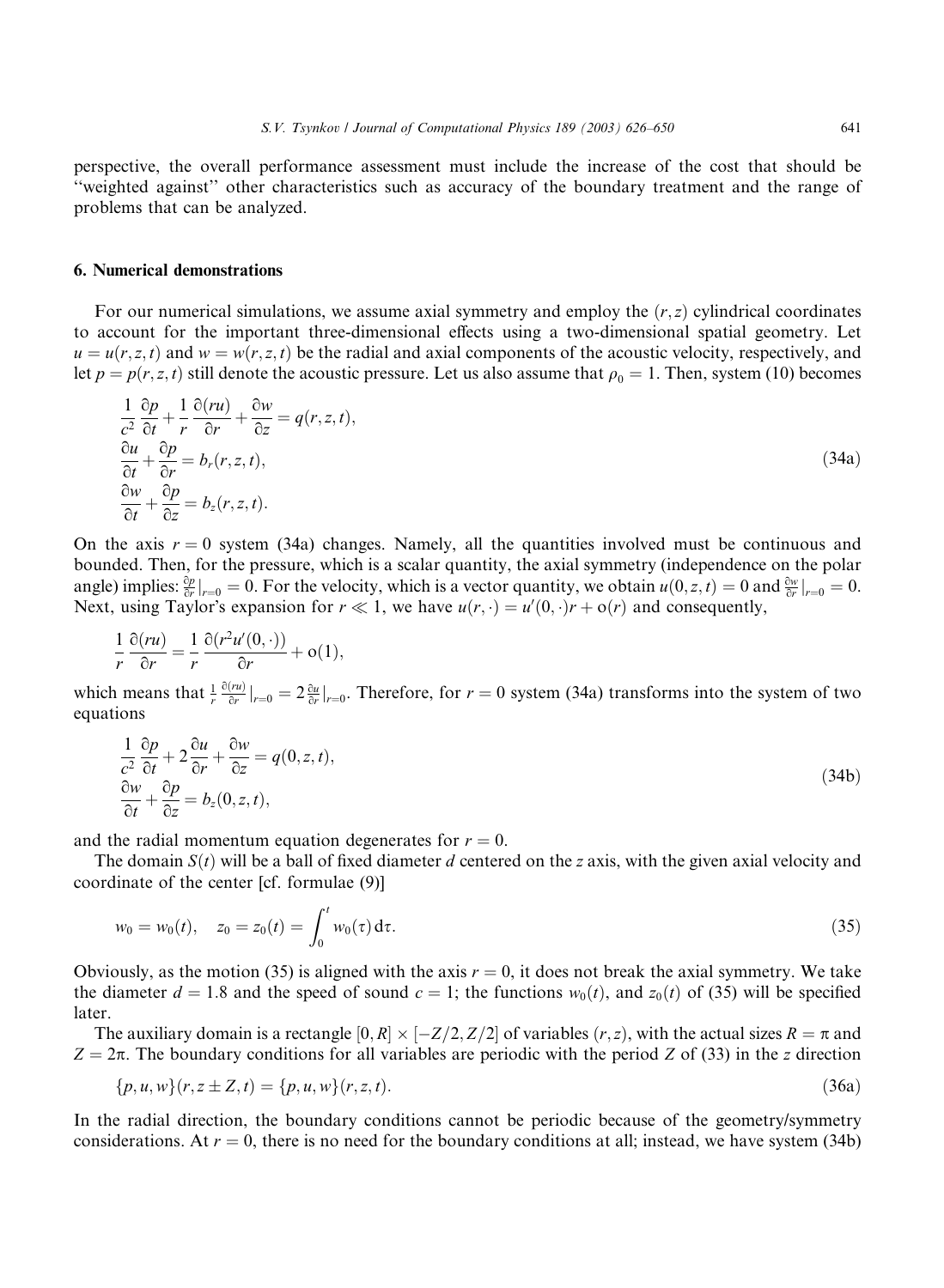and  $u(0, z, t) = 0$ . At  $r = R$ , the boundary conditions need to be provided for the homogeneous counterpart of system (34a), and we set

$$
p(R, z, t) = 0, \quad \frac{\partial(ru)}{\partial r}|_{r=R} = 0, \quad w(R, z, t) = 0.
$$
 (36b)

We note that the reflecting properties of boundary conditions (36a) and (36b) are basically immaterial for reconstructing the infinite-domain solution on  $S(t)$ , as long as the geometric restrictions discussed in the beginning of Section 4 are honored. We only need to make sure that the auxiliary problem is uniquely solvable, which boundary conditions (36a), (36b) do provide for. We leave out a detailed justification of the latter statement, only mention that the homogeneous Robin boundary condition (36b) for u follows from the homogeneous Dirichlet boundary conditions (36b) for p and w combined with the homogeneous counterpart of the continuity equation in system (34a).

The acoustic test solution that we will be validating our numerical method on is supposed to have a conservative velocity field. Therefore, it will be convenient to first construct the test solution for the potential, and then, by differentiating it, obtain the acoustic quantities, see (6). The latter will subsequently be reconstructed by integrating numerically the acoustics system, and continuous and discrete quantities will be compared against one another.

According to Proposition 1, velocity potential must satisfy the wave equation. For the moment, let us assume that this wave equation is driven by a moving point source with the amplitude  $\chi = \chi(t)$  $[cf. Eq. (1a)]$ 

$$
\frac{1}{c^2} \frac{\partial^2 \varphi}{\partial t^2} - \Delta \varphi = \chi(t) \delta(\mathbf{x} - \mathbf{x}_0(t)) \equiv f(\mathbf{x}, t). \tag{37}
$$

Solution of Eq. (37) can be obtained as convolution with the fundamental solution of the wave equation,

$$
\mathscr{E} = \frac{H(t)}{4\pi} \frac{\delta(|\mathbf{x}| - ct)}{t},
$$

see, e.g. [15], where  $H(t)$  is the Heaviside function, and  $\delta(|x| - ct)$  is a single layer of unit magnitude on the expanding sphere of radius  $ct$  [cf. formula  $(2)$ ]

$$
\varphi = \mathscr{E} * f = \frac{1}{4\pi} \int_0^\infty d\tau \int_{\mathbb{R}^3} \frac{\delta(|\mathbf{x} - \xi| - c(t - \tau))}{t - \tau} \chi(\tau) \delta(\xi - \mathbf{x}_0(\tau)) d\xi
$$
  
\n
$$
= \frac{1}{4\pi} \int_0^\infty \frac{\delta(|\mathbf{x} - \mathbf{x}_0(\tau)| - c(t - \tau))}{t - \tau} \chi(\tau) d\tau
$$
  
\n
$$
= \frac{1}{4\pi} \int_{|\mathbf{x}|}^\infty \frac{|\mathbf{x} - \mathbf{x}_0(\tau)| \delta(\nu - ct)}{(c|\mathbf{x} - \mathbf{x}_0(\tau)| - \langle \mathbf{x} - \mathbf{x}_0(\tau), \mathbf{u}_0(\tau) \rangle)(t - \tau)} \chi(\tau) d\nu
$$
  
\n
$$
= \frac{1}{4\pi} \frac{c\chi(\tau)}{c|\mathbf{x} - \mathbf{x}_0(\tau)| - \langle \mathbf{x} - \mathbf{x}_0(\tau), \mathbf{u}_0(\tau) \rangle} \Big|_{\nu = ct}.
$$
\n(38)

In formula (38),  $\langle \cdot, \cdot \rangle$  denotes the dot product. For the integration, we have introduced a new variable  $v = |x - x_0(\tau)| + c\tau$  as done in [23, Chapter 7]. Evaluating the last expression in (38) for  $v = ct$  requires solving equation

$$
|\mathbf{x} - \mathbf{x}_0(\tau)| + c\tau = ct \tag{39}
$$

with respect to  $\tau$ . Solution of Eq. (39) determines the retarded moment of time, at which the trajectory of the point source intersects the lower portion of the characteristic cone with the vertex  $(x, t)$ . For the case of a straightforward uniform motion, Eq. (39) is quadratic, and its solution  $\tau$ , once substituted in (38), yields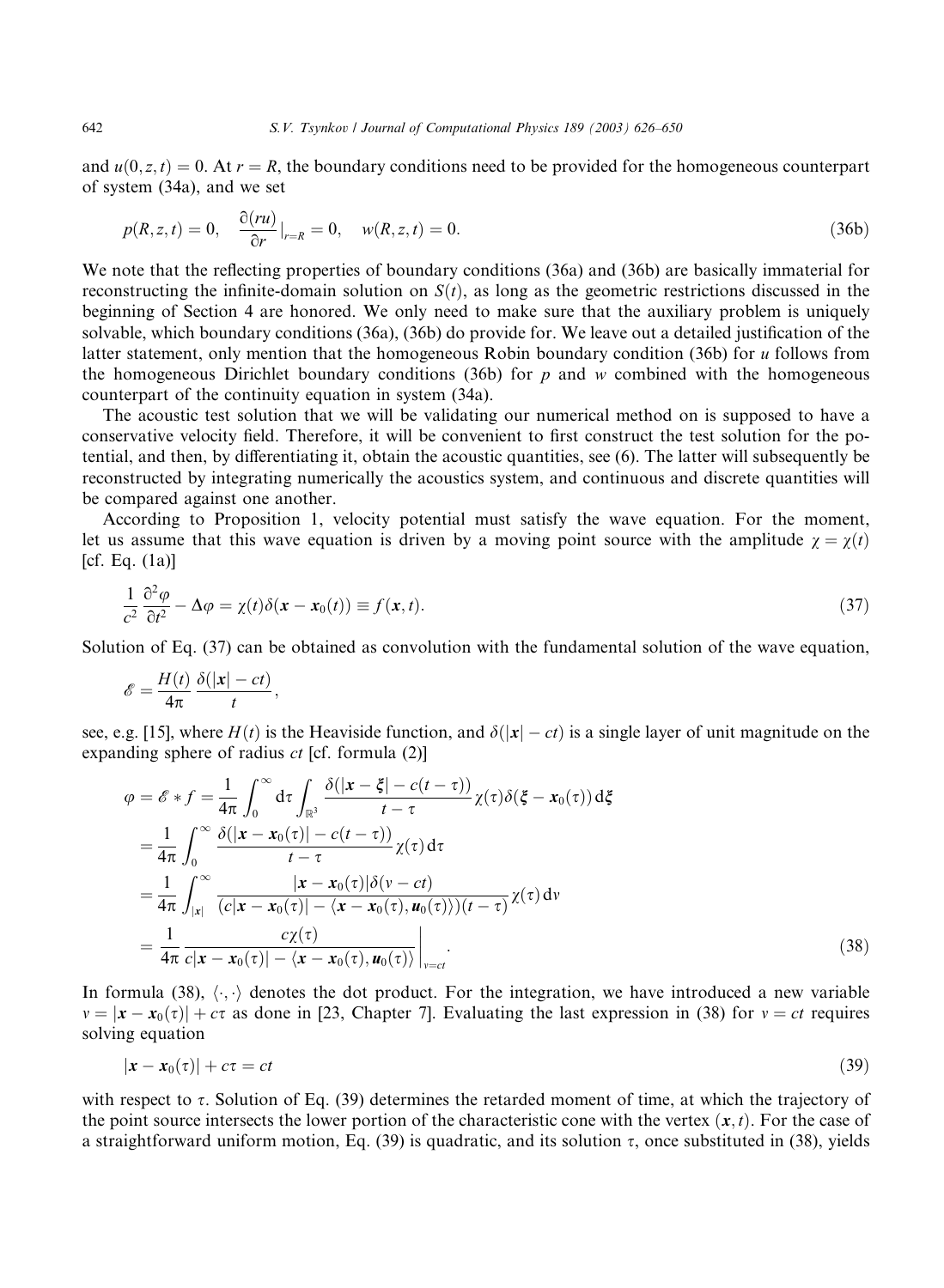$\varphi(x, t)$  that can also be obtained via the Lorentz transform, as done in [12,13]. In general however, one should not expect to be able to solve the non-linear Eq. (39) in the closed form.

Let us now take into account the cylindrical symmetry and straightforward motion (35). Then, formulae (38) and (39) reduce to

$$
\varphi(r,z,t) = \frac{1}{4\pi} \frac{c\chi(\tau)}{c\sqrt{r^2 + (z - z_0(\tau))^2} - (z - z_0(\tau))w_0(\tau)}\Bigg|_{v = ct}
$$
\n(40)

and

$$
\sqrt{r^2 + (z - z_0(\tau))^2} + c\tau = ct,\tag{41}
$$

respectively. Assuming that  $k_1 \leq w_0(t) \leq k_2$ , where  $k_1$  and  $k_2$  are known, we solve Eq. (41) by Newton's method with the initial guess  $\tau_0$  given by the solution of the quadratic equation  $r^2 + (z - \frac{1}{2}(k_1 + k_2)\tau_0)^2$  $c(t - \tau_0)^2$  that satisfies  $\tau_0 < t$ . The actual law of motion that we specify is [cf. formulae (35)]

$$
z_0(t) = \left[\frac{t}{10}\right] + \frac{1}{2}\left(1 + \frac{15}{8}s - \frac{5}{4}s^3 + \frac{3}{8}s^5\right), \quad s = 2\left(\left\{\frac{t}{10}\right\} - \frac{1}{2}\right),\tag{42}
$$

where  $\lvert \cdot \rvert$  denotes the integer part, as before, and  $\lvert \cdot \rvert$  denotes the fractional part. The motion (42) basically consists of repeated acceleration/deceleration cycles of duration 10, so that during each cycle the source travels a total distance of 1 along the z axis. Both the velocity  $w_0(t) = z'_0(t)$  and the acceleration  $a_0(t) = z''_0(t)$ determined by (42) are continuous functions of time, and  $0 = k_1 \leq w_0(t) \leq k_2 = 0.1875$ , i.e., the subsonic condition is met.

Solution (40) for the potential is singular, and cannot be used directly to derive the acoustic quantities needed for testing the numerical procedure. To remove the singularity, we introduce a new smooth function  $G = G(\tilde{r})$  of the variable  $\tilde{r} = \tilde{r}(r, z, t) \equiv$  $\frac{1}{10}$  full over the  $r^2 + (z - z_0(t))^2$  $\ddot{\ }$ such that  $G(\tilde{r}) \equiv 1$  for  $\tilde{r} \geq (\kappa d/2)$ , where  $\kappa < 1$ , and also such that at least  $G(0) = G'(0) = G''(0) = G'''(0) = 0$ . Then, the new function  $\varphi(r, z, t) \cdot G(\tilde{r})$  is continuous and bounded everywhere. By differentiating it, we define the components of the reference acoustic solution [cf. formulae (6)]

$$
p(r, z, t) = -\frac{\partial}{\partial t} \left( \varphi(r, z, t) \cdot G(\tilde{r}) \right),
$$
  
\n
$$
u(r, z, t) = \frac{\partial}{\partial r} \left( \varphi(r, z, t) \cdot G(\tilde{r}) \right),
$$
  
\n
$$
w(r, z, t) = \frac{\partial}{\partial z} \left( \varphi(r, z, t) \cdot G(\tilde{r}) \right),
$$
\n(43)

which are regular functions as well. Note that  $\varphi$  of (40) is a retarded potential; therefore, differentiation (43) involves implicit differentiation of  $\tau$  via (41). At the same time, the definition of  $G(\tilde{r})$  does not involve any retardation.

The variables p, u, and w of (43) satisfy the homogeneous version of the acoustics system (34a) for  $\tilde{r} > (\kappa d/2)$ , where we have taken  $\kappa = 0.8$ . Inside the smaller ball, i.e., for  $\tilde{r} \leq (\kappa d/2)$ , substitution of p, u, and w of (43) into the left-hand side of system (34a) will produce the corresponding source terms  $q$ ,  $b_r$ , and  $b_z$ . Note, when removing the singularity of the solution we have required that sufficiently many derivatives of G be equal to zero at  $\tilde{r} = 0$ ; consequently, the RHSs due to the quantities (43) substituted into (34a) will have no singularities either. Altogether, we have therefore obtained a reference acoustic solution, which is regular everywhere, and which can be said to be generated by the sources concentrated inside the moving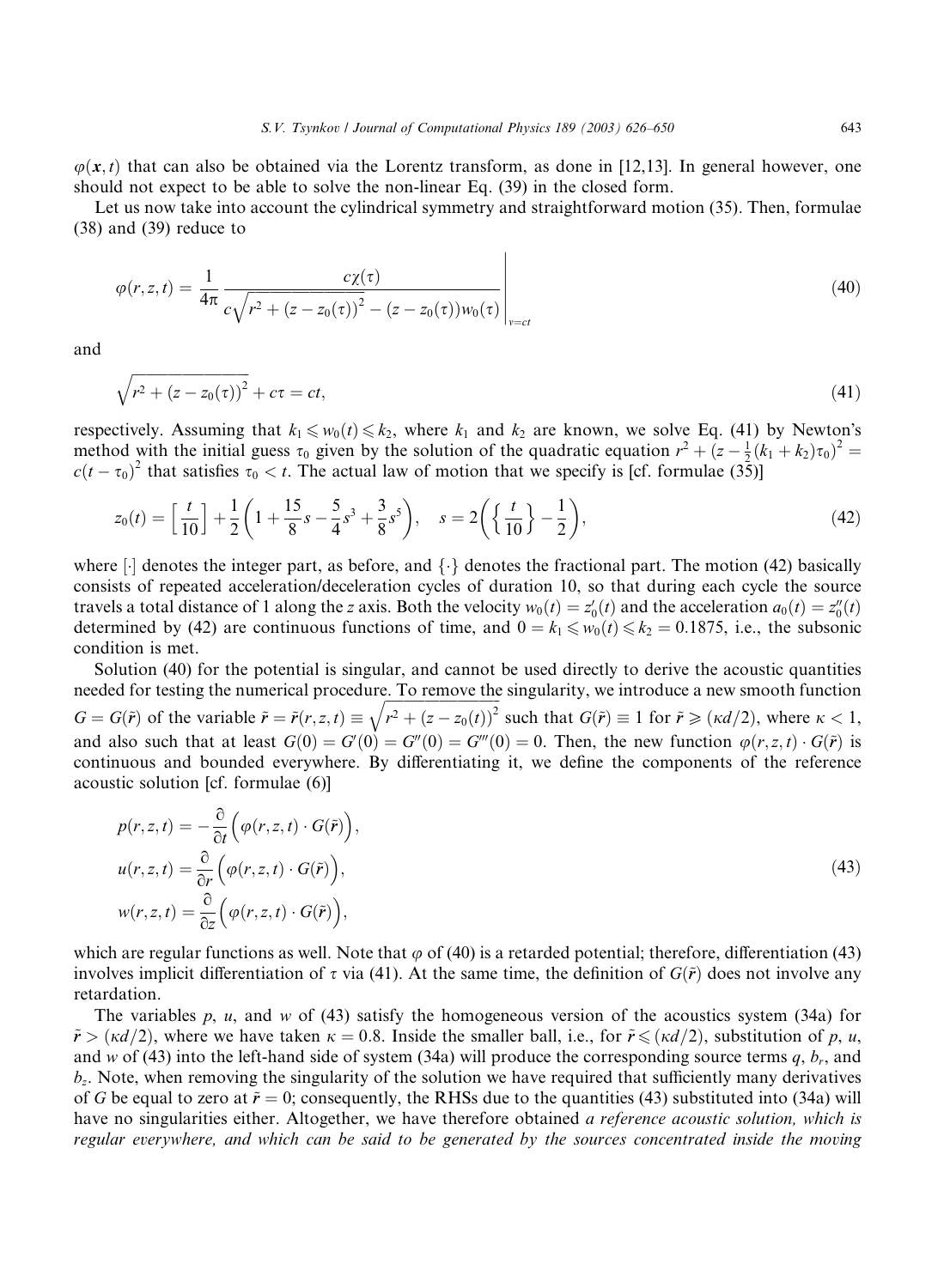*domain*  $S(t)$ . Outside  $S(t)$ , our reference solution is basically a system of unsteady acoustic waves radiated by and propagating away from a moving source. We are going to reconstruct this solution numerically on the domain  $S(t)$ , and set the discrete lacunae-based ABCs on its outer boundary  $\partial S(t)$  according to the methodology of Section 5.

The acoustics system (34a) is approximated numerically on the Cartesian grid

$$
r_i = i\Delta r, \quad \Delta r = R/N_r, \quad i = 0, 1, \dots, N_r,
$$
  
\n
$$
z_j = j\Delta z, \quad \Delta z = Z/2N_z, \quad j = 0, \pm 1, \dots, \pm N_z,
$$
\n(44)

using a second-order staggered finite-difference scheme

$$
\frac{1}{c^2} \frac{p_{i+\frac{1}{2},j}^{l+1} - p_{i+\frac{1}{2},j}^{l}}{\Delta t} + \frac{1}{r_{i+\frac{1}{2}}} \frac{r_{i+1} u_{i+\frac{1}{2},j}^{l+\frac{1}{2}} - r_i u_{i,j}^{l+\frac{1}{2}}}{\Delta r} + \frac{w_{i+\frac{1}{2},j+\frac{1}{2}}^{l+\frac{1}{2}} - w_{i+\frac{1}{2},j-\frac{1}{2}}^{l+\frac{1}{2}}}{\Delta z} = q_{i+\frac{1}{2},j}^{l+\frac{1}{2}},
$$
\n
$$
\frac{u_{i,j}^{l+\frac{1}{2}} - u_{i,j}^{l-\frac{1}{2}}}{\Delta t} + \frac{p_{i+\frac{1}{2},j}^{l} - p_{i-\frac{1}{2},j}^{l}}{\Delta r} = b_{r_{i,j}}^{l},
$$
\n
$$
\frac{w_{i+\frac{1}{2},j+\frac{1}{2}}^{l} - w_{i+\frac{1}{2},j+\frac{1}{2}}^{l-\frac{1}{2}}}{\Delta t} + \frac{p_{i+\frac{1}{2},j+1}^{l} - p_{i+\frac{1}{2},j}^{l}}{\Delta z} = b_{z_{i+\frac{1}{2},j+\frac{1}{2}}}^{l}.
$$
\n(45a)

Scheme (45a) can be written for  $i > 0$ , i.e., away from the axis of symmetry. For  $i = 0$ , we set  $u_{0,j}^{l + \frac{1}{2}} = 0$  and approximate system (34b), which yields

$$
\frac{1}{c^2} \frac{p_{\frac{1}{2},j}^{l+1} - p_{\frac{1}{2},j}^l}{\Delta t} + \frac{2}{\Delta r} u_{i,j}^{l+\frac{1}{2}} + \frac{w_{\frac{1}{2},j+\frac{1}{2}}^{l+\frac{1}{2}} - w_{\frac{1}{2},j-\frac{1}{2}}^{l+\frac{1}{2}}}{\Delta z} = q_{\frac{1}{2},j}^{l+\frac{1}{2}},
$$
\n
$$
\frac{w_{\frac{1}{2},j+\frac{1}{2}}^{l+\frac{1}{2}} - w_{\frac{1}{2},j+\frac{1}{2}}^{l+\frac{1}{2}}}{\Delta t} + \frac{p_{\frac{1}{2},j+1}^l - p_{\frac{1}{2},j}^l}{\Delta z} = b_{\frac{z_{1,j+\frac{1}{2}}}{2},j+\frac{1}{2}}^{l}.
$$
\n(45b)

Scheme (45a) is very similar to the well-known Yee scheme that was originally introduced for solving the Maxwell equations, see [24]. Periodic boundary conditions (36a) are re-written on the grid as follows:

$$
p_{i+\frac{1}{2},N_z}^l = p_{i+\frac{1}{2},-N_z}^l, \quad u_{i,N_z}^{l+\frac{1}{2}} = u_{i,-N_z}^{l+\frac{1}{2}}, \quad w_{i+\frac{1}{2},N_z+\frac{1}{2}}^{l+\frac{1}{2}} = w_{i+\frac{1}{2},-N_z+\frac{1}{2}}^{l+\frac{1}{2}}.
$$
(46a)

whereas boundary conditions (36b) are discretized as

$$
p_{N_r-\frac{1}{2},j}^l = 0, \quad \frac{r_{N_r} u_{N_r,j}^{l+\frac{1}{2}} - r_{N_r-1} u_{N_r-1,j}^{l+\frac{1}{2}}}{\Delta r} = 0, \quad w_{N_r-\frac{1}{2},j+\frac{1}{2}}^{l+\frac{1}{2}} = 0. \tag{46b}
$$

We have used three successively more fine square cell grids,  $\Delta r = \Delta z$ ,  $N_r \times 2N_z = 64 \times 128$ ,  $128 \times 256$ , and  $256 \times 512$ . The Courant stability constraint was applied when selecting the time step for the explicit scheme (45a), (45b). The grid boundary  $\gamma$  was built as outlined in Section 6, taking into account that scheme (45a), (45b) is staggered. The latter implies that we actually have three different stencils for updating the pressure and two velocity components that are shifted with respect to one another. Of course, the grid boundary is constructed concurrently with the actual time-marching. The parameter  $\delta$  that is needed to accommodate the width of the grid boundary  $\gamma$  was taken  $\delta = \frac{3}{2}\Delta r$ . The functions  $\Theta(t)$ ,  $\mu(x, t)$ , and  $G(\tilde{r})$ introduced in order to guarantee smoothness at all the stages of the derivation, are constructed as piecewise polynomials with four continuous derivatives everywhere. In so doing, the multiplier  $\mu(x, t)$ , see (29), is also built as a function of  $\tilde{r}$  only. The varying amplitude  $\chi$ , see (40), was chosen in the form of a harmonic oscillation with the frequency three times that of the motion cycles (42). The width  $\varepsilon$  of the transition region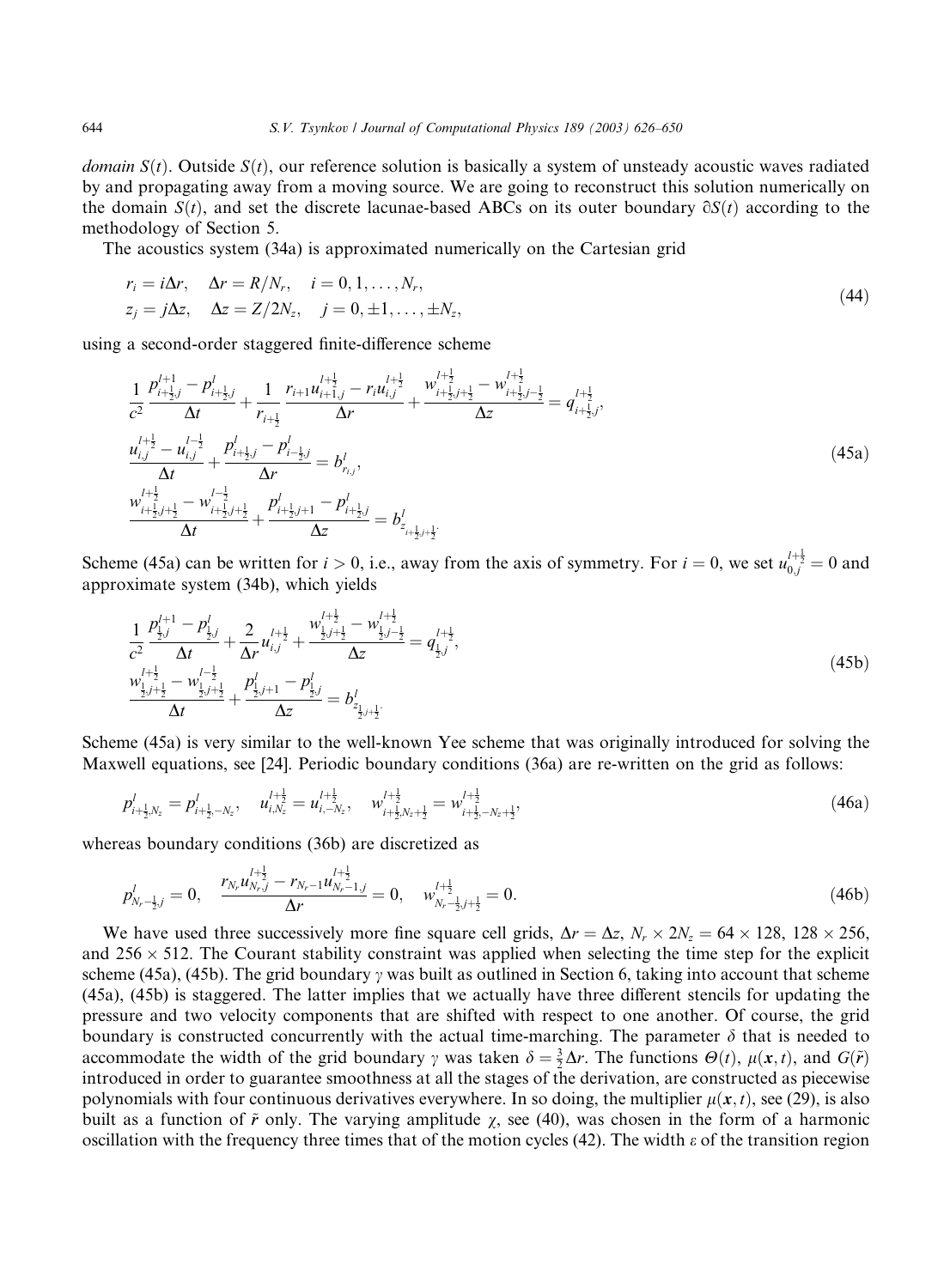$S(t) \ S<sub>s</sub>(t)$ , see Fig. 1, varied to demonstrate different aspects of the algorithm performance. The parameter  $\sigma$  of (14), (15) was chosen  $\sigma = \frac{3}{4}$ . The actual temporal thickness T of each partition element was calculated ''backwards'' from (33), considering that the domain size, the maximum motion speed, see (42), and the period Z are known. When marching the auxiliary problem, retarded components of the solution are subtracted according to (27). Each subtracted component is recomputed as solution to the corresponding problem (18). For a given j, this problem is inhomogeneous on the interval  $[t_0^{(j)}, t_1^{(j)}] \equiv [(\sigma j - \frac{1}{2})T, (\sigma j + \frac{1}{2})T]$ , and then it remains homogeneous on the interval  $[t_1^{(j)}, t_2^{(j)}] \equiv [(\sigma j + \frac{1}{2})T, (\sigma j - \frac{1}{2})T + T_{int}]$ . Therefore, we first explicitly time-march this system on its interval of inhomogeneity. Then, we do the FFT of the solution in the z direction and expansion with respect to the corresponding eigenfunctions (evaluated numerically) in the r direction, which allows us to advance the homogeneous solution further till  $t_2^{(j)}$  by simply raising the resulting amplifications factors to the corresponding powers. We note that in so doing scheme (45a) effectively gets split into three discrete wave equations for the respective unknown quantities, because in the cylindrical geometry different transforms along  $r$  are needed for different variables. This is the only instance when reduction to a set of independent wave equations is employed; and it is only necessitated by a particular choice of the coordinate system. If a genuine three-dimensional computation were conducted on a Cartesian grid, the unsplit system could have been used all along.

In Fig. 2 we present error for the acoustic pressure as it depends on time on all three grids that we have employed. The total integration time was  $100(d/c)$ , i.e., one hundred times the interval required for the waves to cross the domain. The error was evaluated in the maximum norm on the domain  $S(t)$ . We see that the algorithm provides for no long-term error buildup, and also that it displays the design second-order grid convergence. The oscillations in the error profiles on Fig. 2 have the period of 10 time units, and apparently follow the acceleration/deceleration cycles of the source motion. Error profiles for the velocity components  $u$  and  $w$  look similar and we do not present them.

We should mention that the error curves on Fig. 2 were obtained for a relatively wide transition region  $S(t) \ S<sub>\varepsilon</sub>(t)$ , on the order of ten grid cell sizes. Even though the actual width of this region decreases with the refinement of the grid, the issue of how the width  $\varepsilon$  affects the algorithm performance deserves to be



# Lacunae-based ABCs for unsteady acoustics

Fig. 2. Grid convergence study with lacunae-based ABCs,  $\varepsilon = 10\Delta r$ .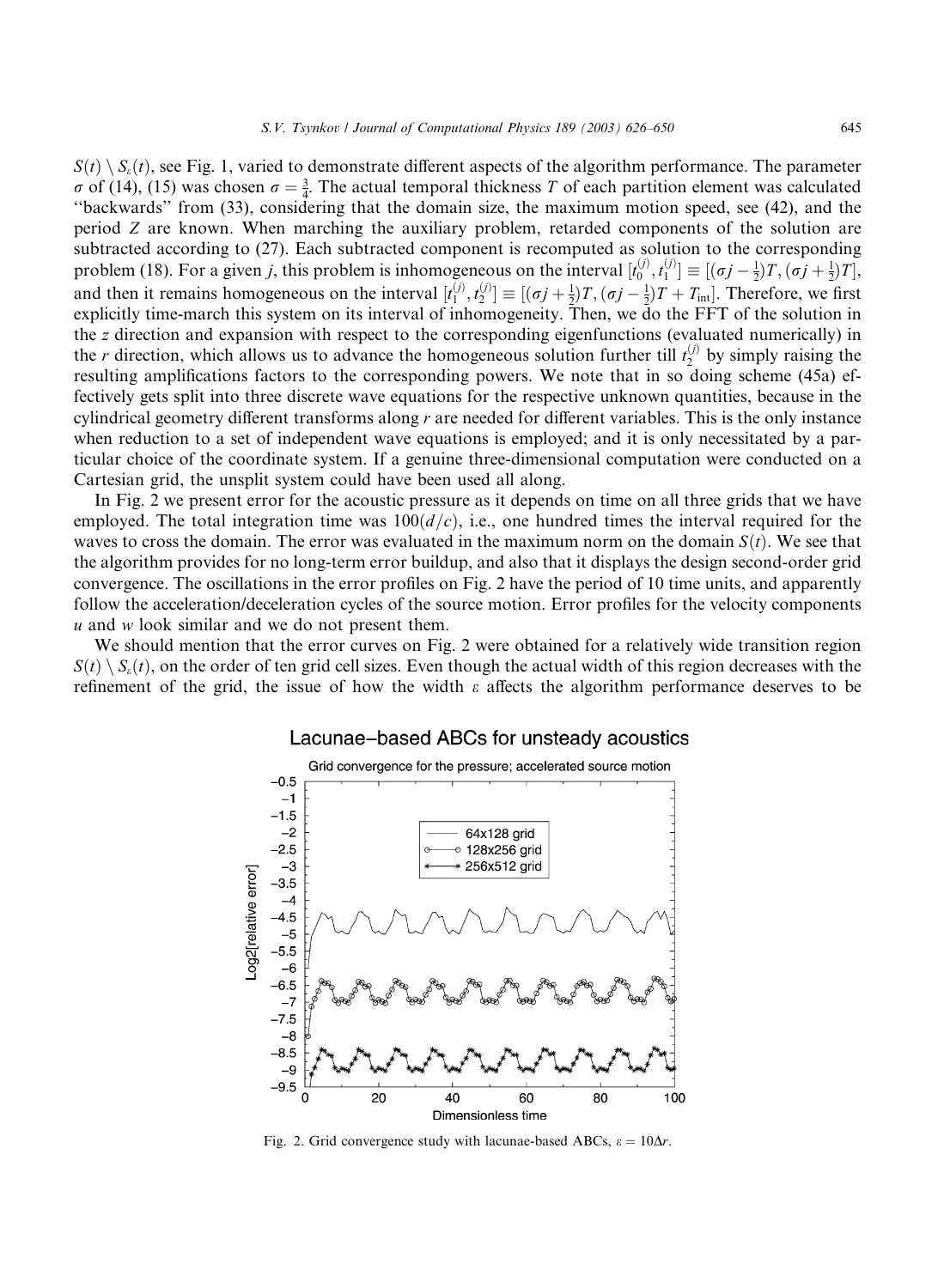thoroughly addressed. From the numerical standpoint, the width of the transition region determines how well the smooth function  $\mu(x, t)$  is resolved on the grid, and as such, how smooth the auxiliary RHSs will effectively be. The latter, in turn, affect the quality of the discrete lacunae, i.e., how sharp the aft fronts of the waves really are in the discrete framework. This is important because every time a retarded component is subtracted, see (27), we assume that what is being subtracted inside the lacuna, i.e., on the domain  $S(t)$ , is zero, or more precisely, a small quantity that converges to zero with the refinement of the grid; the convergence, however, hinges on the smoothness of the source terms. Besides having a potential effect on the error behavior, the width of the transition region also determines on how many grid nodes the auxiliary RHSs are supported. We remind that those RHSs basically control the extent of temporal non-locality of the lacunae-based ABCs. The algorithm requires keeping them on the interval of length  $T_{\text{int}}$ , and as such, the more narrow the transition region is, the less additional storage is needed.

In Figs. 3–6 we are showing similar pressure error profiles for the width of the transition region  $\epsilon = 8, 6, 4$ , and 2 grid cell sizes, respectively.

We observe that with the decrease of  $\varepsilon$  the error behavior deteriorates, which is natural to expect. We also notice, though, that the deterioration is more visible on the coarser grids, whereas on the finest  $256 \times 512$  grid it is much slower. The  $256 \times 512$  error profile is still practically flat for  $\varepsilon = 8$ , see Fig. 3, and it loses only one binary order of magnitude for  $\varepsilon = 6$  over the entire long interval of integration, see Fig. 4. Even for a rather narrow transition region,  $\varepsilon = 4$ , see Fig. 5, the finest grid error only grows by less than a factor of 2 over the first half of the integration interval, which is still fifty times the time needed for the waves to cross the domain. The rates of error increase become practically equal on all grids only for the narrowest transition region that we have tried:  $\epsilon = 2$ , see Fig. 6. Having only two grid cells in the transition region basically implies that there is no smoothing at all, rather a sharp truncation, and instead of  $\mu(x, t)$  we are using an equivalent of the Heaviside function on the grid. But even in this case we can see that the initial jump of the error is much smaller on the fine grid than on the coarser grids.

As of yet, we cannot offer a rigorous theoretical explanation of why the algorithm appears more sensitive to the quality of the discrete lacunae on coarser grids than on the fine grid. We can only qualitatively



# Lacunae-based ABCs for unsteady acoustics

Fig. 3. Grid convergence study with lacunae-based ABCs,  $\varepsilon = 8\Delta r$ .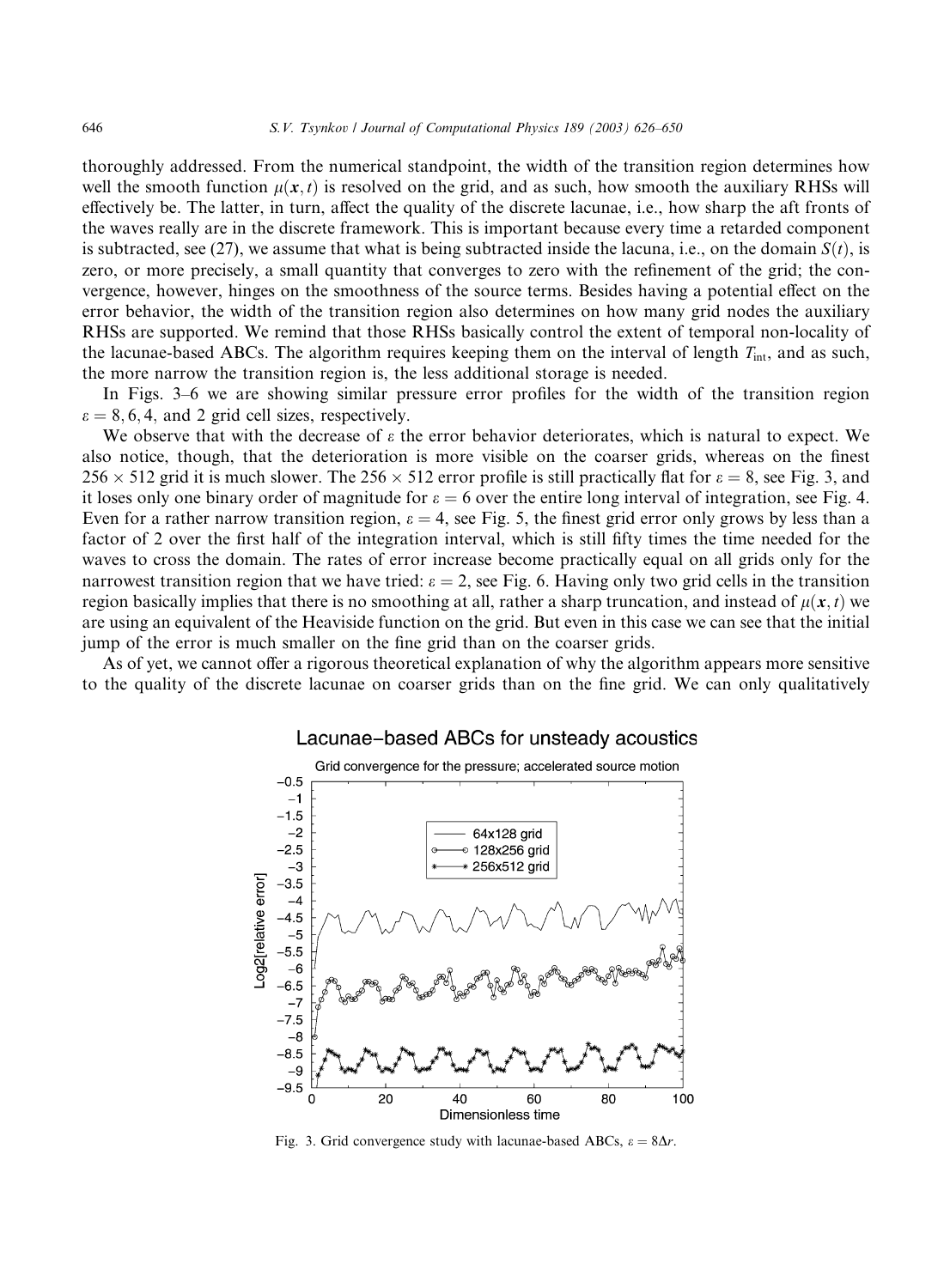



Grid convergence for the pressure; accelerated source motion

Fig. 4. Grid convergence study with lacunae-based ABCs,  $\varepsilon = 6\Delta r$ .

Lacunae-based ABCs for unsteady acoustics



Fig. 5. Grid convergence study with lacunae-based ABCs,  $\varepsilon = 4\Delta r$ .

suggest that it has to do with the actual magnitude of those discrete ''tails'' behind the aft fronts of the waves that are due to the "imperfections" in the auxiliary sources, and that apparently are still smaller on fine grids. Altogether, this phenomenon is certainly beneficial, because fine grids are needed for high overall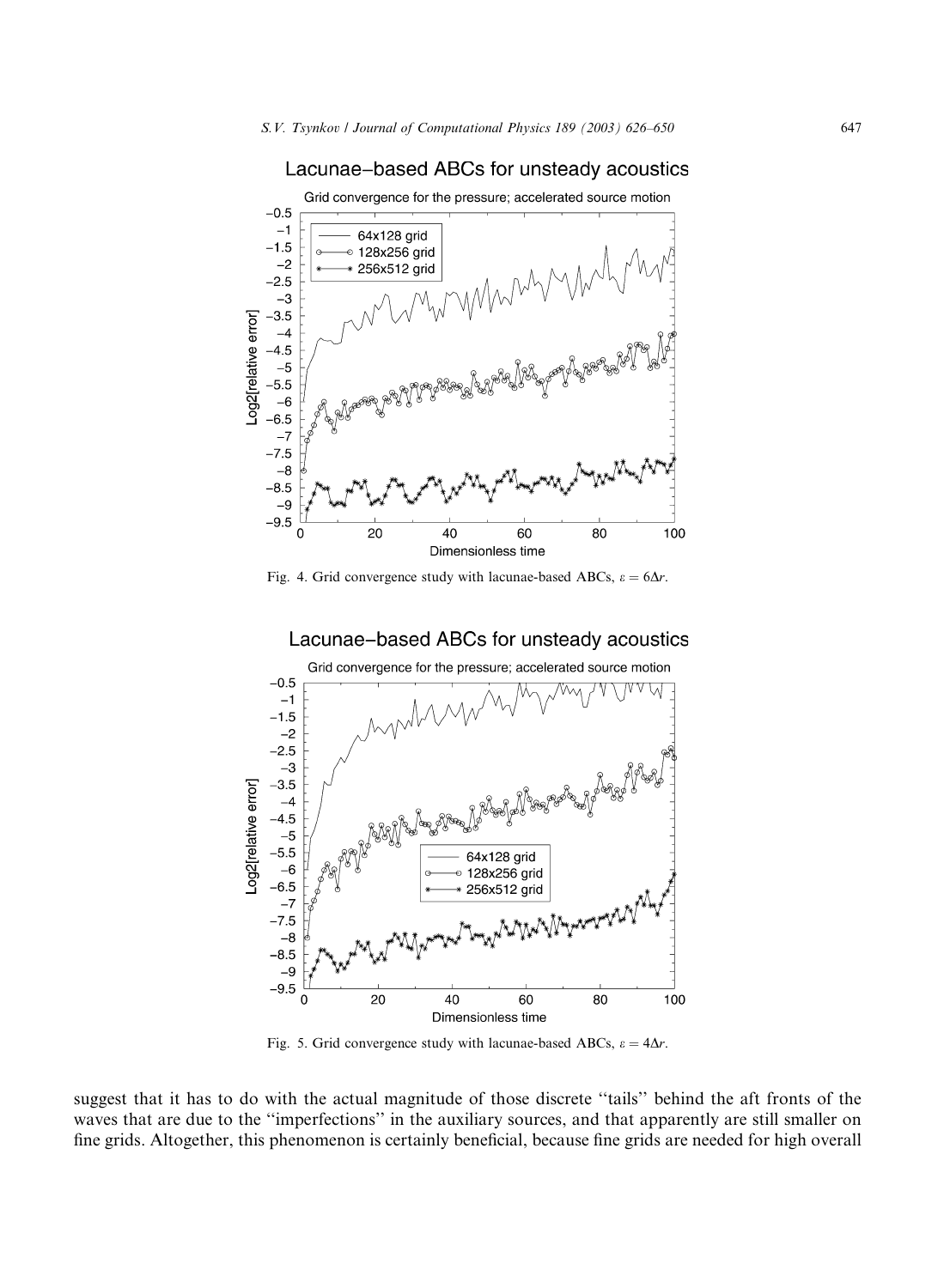

Fig. 6. Grid convergence study with lacunae-based ABCs,  $\varepsilon = 2\Delta r$ .

accuracy anyway, and at the same time they will allow to maintain high accuracy of the boundary treatment for longer periods of time. We should also note that for many practical applications the actual integration times will likely be not as long as those that we have used for the current proof-of-concept. This will leave even less room for the error buildup due to the boundary treatment.

#### 7. Conclusions

We have constructed and tested the algorithm for setting highly-accurate global artificial boundary conditions for the computation of time-dependent acoustic waves. This work is an extension of our previous approach that applied to the scalar wave equation [13]. The algorithm is based on the presence of lacunae (aft fronts of the waves) in the three-dimensional wave-type solutions. The ABCs are obtained directly for the discrete formulation of the problem and can complement any consistent and stable finitedifference scheme. In so doing, neither a rational approximation of non-reflecting kernels, nor discretization of the continuous boundary conditions is required. The extent of temporal non-locality of the new ABCs appears fixed and limited, and this is not a result of any approximation but rather a direct consequence of the fundamental properties of the solution. The proposed ABCs can handle artificial boundaries of irregular shape on regular grids with no fitting/adaptation needed. Besides, they possess a unique capability of being able to handle boundaries of moving computational domains, including the case of accelerated motion.

For the case of an acoustic source engaged in an accelerated motion, we have conducted numerical experiments that corroborate the theoretical design properties of the algorithm. We are currently unaware of any other acoustic ABCs algorithm in the literature with the capability of handling the accelerated motion. We have also shown experimentally that when a key parameter that characterizes the algorithm changes so that to reduce the overall memory requirements, the performance of the ABCs suffers in an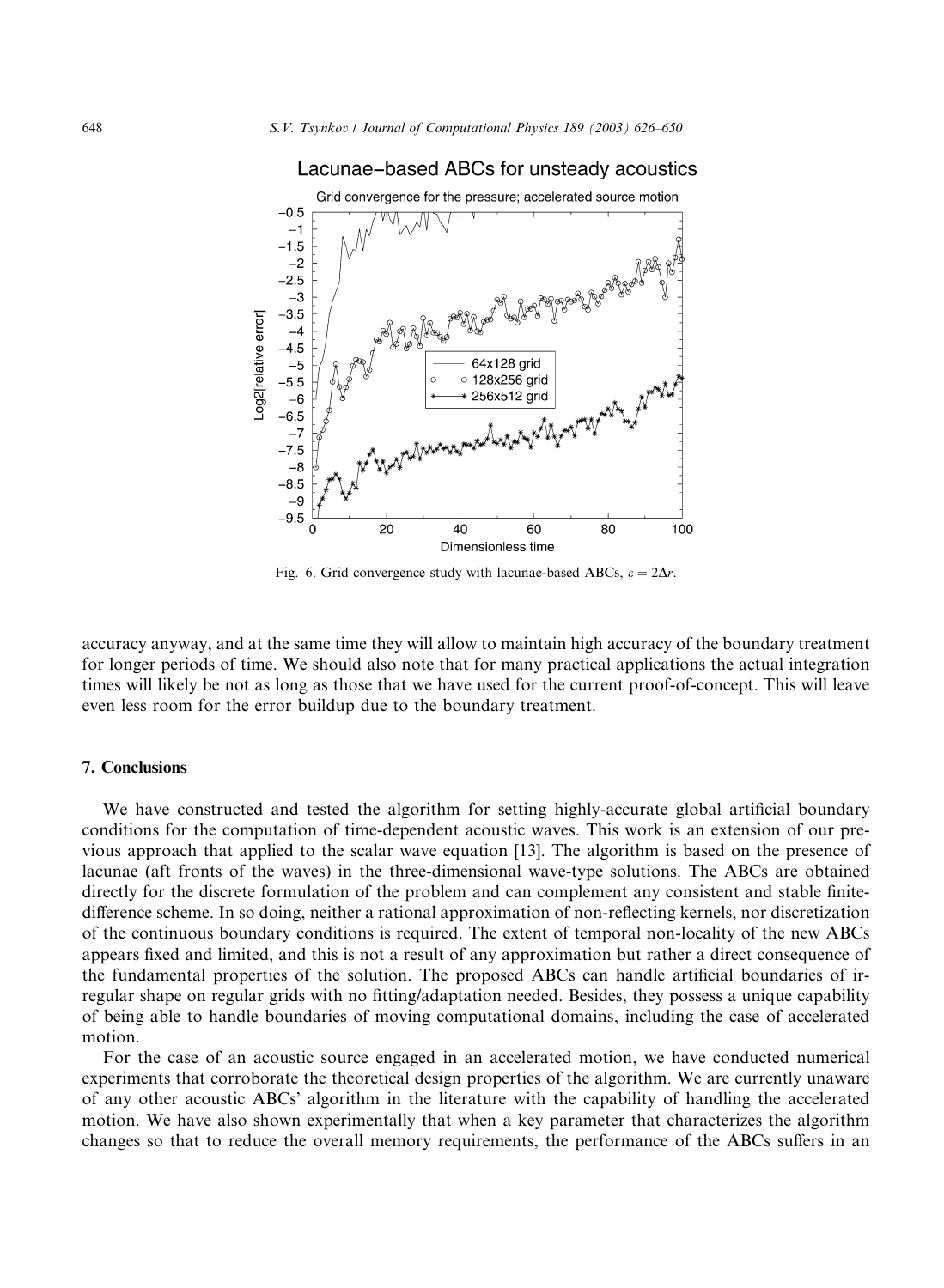expected way. However, the deterioration of the long-term performance on fine grids is much slower than that on coarse grids.

Finally, we should mention that even though the full description of the algorithm provided in the paper does address a number of technical issues, its key idea is most straightforward. In one sentence it can be formulated as follows: One should not continue the computation inside the lacuna once the solution has become zero there due to ''natural causes.'' Otherwise the error may unwarrantably build up on one hand, and on the other hand, the extent of the required temporal pre-history of the solution may grow un-justifiably high. The technical issues that we have discussed relate primarily to what to do with the waves outside, and not inside, the domain of interest. In the framework of the previous analysis, we simply allow them to propagate a certain distance away till they get reflected, and then set up the auxiliary domain so that the reflected waves do not reach the domain of interest before it completely falls inside the lacuna. This, however, is by no means the only possible option. In fact, any treatment of the outgoing waves that would prevent the reflections from re-entering the domain of interest *before it falls into the lacuna* will be appropriate. At the same time, introducing an alternative to the approach described in the current paper may be beneficial from the standpoint of the overall computational cost. For example, a treatment of the sponge layer type that slows down the outgoing waves, see, e.g. [25,26], may allow to reduce the size of the auxiliary domain. Alternatively, the lacunae-based approach can be combined with a PML-based treatment for the waves outside the domain of interest, see, e.g., the survey papers [27,28]. In any event, linearity has to be maintained, otherwise it will not be possible to partition the problem similar to (16), (18), and (19). These combined approaches will be subject of a future study.

#### Acknowledgements

The author is very thankful to the reviewers of the paper for their helpful comments.

### **References**

- [1] D. Givoli, Non-reflecting boundary conditions, J. Comput. Phys. 94 (1991) 1–29.
- [2] T. Hagstrom, Radiation boundary conditions for the numerical simulation of waves, in: A. Iserlis (Ed.), Acta Numer., vol. 8, Cambridge University Press, Cambridge, MA, 1999, pp. 47–106.
- [3] S.V. Tsynkov, Numerical solution of problems on unbounded domains. A review, Appl. Numer. Math. 27 (1998) 465–532.
- [4] M.J. Grote, J.B. Keller, On nonreflecting boundary conditions, J. Comput. Phys. 122 (1995) 231–243.
- [5] M.J. Grote, J.B. Keller, Exact nonreflecting boundary conditions for the time-dependent wave equation, SIAM J. Appl. Math. 55 (1995) 280–297.
- [6] M.J. Grote, J.B. Keller, Nonreflecting boundary conditions for time-dependent scattering, J. Comput. Phys. 127 (1996) 52–65.
- [7] I.L. Sofronov, Artificial boundary conditions of absolute transparency for two-and three-dimensional external time-dependent scattering problems, Eur. J. Appl. Math. 9 (1998) 561–588.
- [8] I.L. Sofronov, Non-reflecting inflow and outflow in a wind tunnel for transonic time-accurate simulations, J. Math. Anal. Appl. 221 (1998) 92–115.
- [9] B. Alpert, L. Greengard, T. Hagstrom, Rapid evaluation of nonreflecting boundary kernels for time-domain wave propagation, SIAM J. Numer. Anal. 37 (2000) 1138–1164.
- [10] B. Alpert, L. Greengard, T. Hagstrom, Nonreflecting boundary conditions for the time-dependent wave equation, J. Comput. Phys. 180 (1) (2002) 270–296.
- [11] E. Michielssen, A. Ergin, B. Shanker, D. Weile, The multilevel plane wave time domain algorithm and its applications to the rapid solution of electromagnetic scattering problems: a review, in: Mathematical and numerical aspects of wave propagation (Santiago de Compostela, 2000), SIAM, Philadelphia, PA, 2000, pp. 24–33.
- [12] V.S. Ryaben'kii, S.V. Tsynkov, V.I. Turchaninov, Long-time numerical computation of wave-type solutions driven by moving sources, Appl. Numer. Math. 38 (2001) 187–222.
- [13] V.S. Ryaben'kii, S.V. Tsynkov, V.I. Turchaninov, Global discrete artificial boundary conditions for time-dependent wave propagation, J. Comput. Phys. 174 (2) (2001) 712–758.